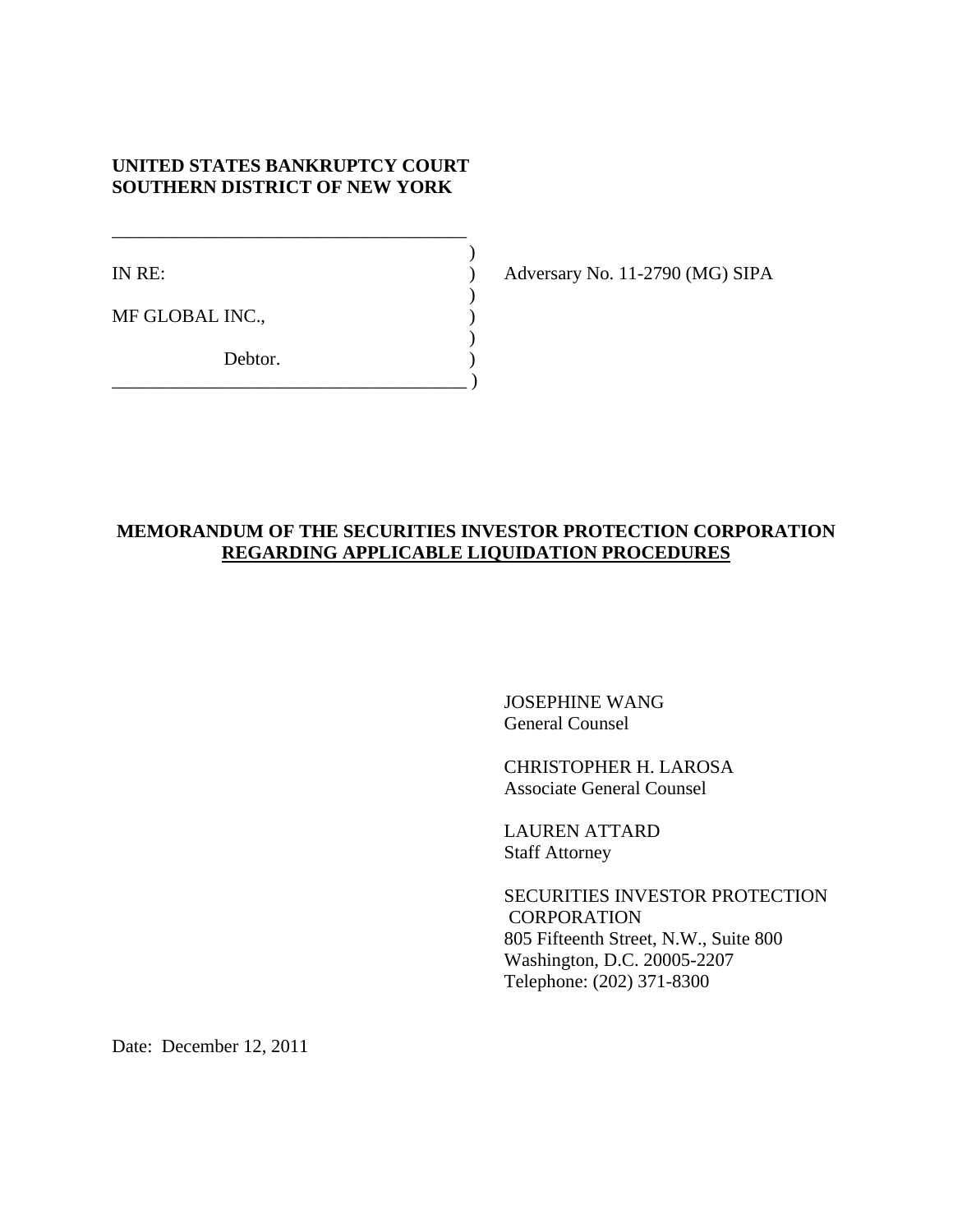# **TABLE OF CONTENTS**

# **PAGE**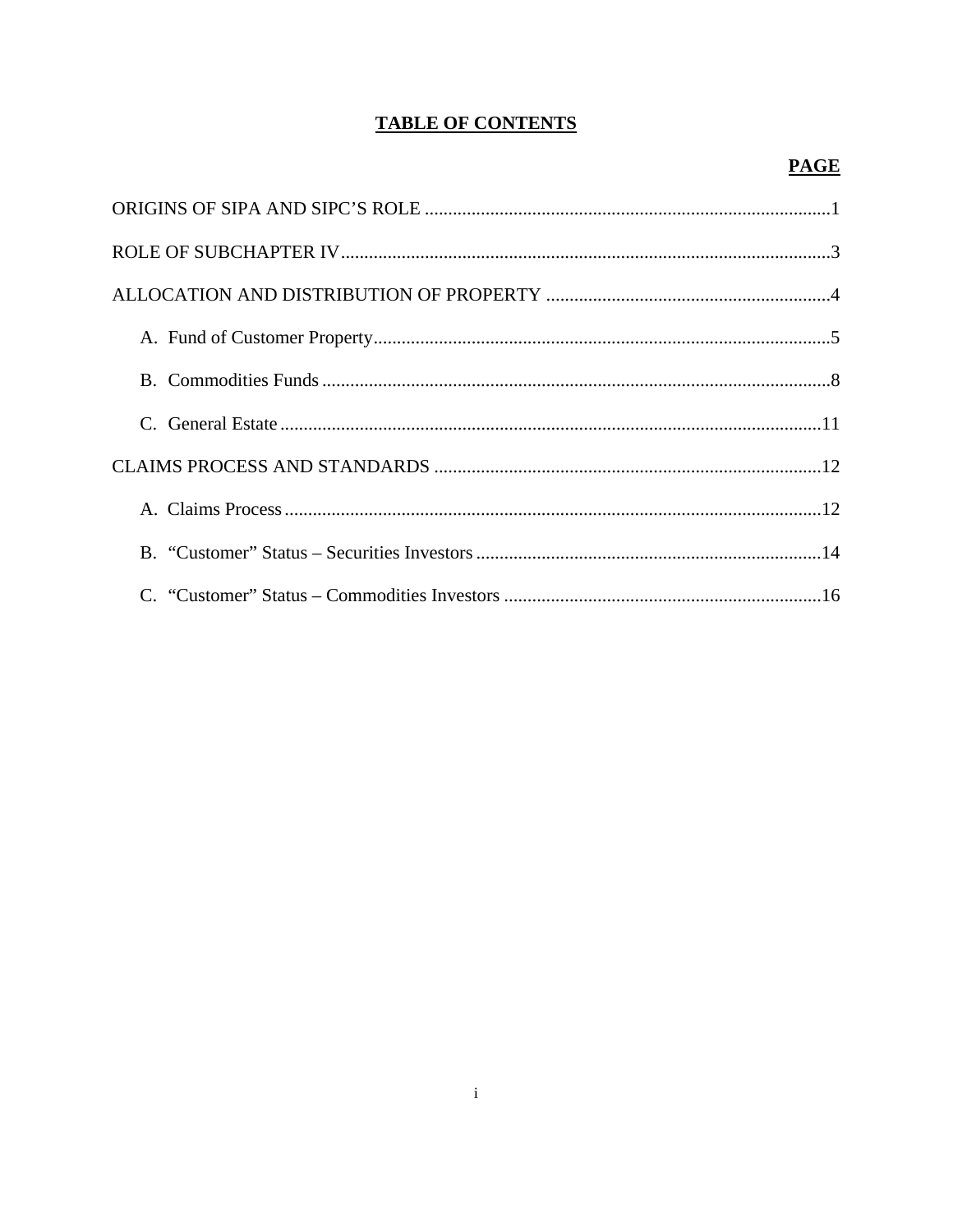| <b>CASES:</b>                                                                                                                                                | <b>PAGE</b> |
|--------------------------------------------------------------------------------------------------------------------------------------------------------------|-------------|
|                                                                                                                                                              |             |
| In re Adler Coleman Clearing Corp., 198 B.R. 70 (Bankr. S.D.N.Y. 1996) 15                                                                                    |             |
| In re Adler Coleman Clearing Corp., 204 B.R. 111 (Bankr. S.D.N.Y. 1997) 16                                                                                   |             |
| In re Adler Coleman Clearing Corp., 277 B.R. 520 (Bankr. S.D.N.Y. 2002) 16                                                                                   |             |
|                                                                                                                                                              |             |
|                                                                                                                                                              |             |
| Ferris, Baker Watts, Inc. v. Stephenson (In re MJK Clearing, Inc.), 286 B.R. 109<br>(Bankr. D. Minn. 2002), aff'd, 2003 WL 1824937 (D. Minn. April 7, 2003), |             |
| In re Government Securities Corp., 90 B.R. 539 (Bankr. S.D. Fla. 1988) 15                                                                                    |             |
| In re Griffin Trading Co., 245 B.R. 291, 308-19 (Bankr. N.D. Ill. 2000),<br>vacated as mooted sub. nom, Inskeep v. MeesPierson N.V.                          |             |
|                                                                                                                                                              |             |
|                                                                                                                                                              |             |
|                                                                                                                                                              |             |
|                                                                                                                                                              |             |
|                                                                                                                                                              |             |
|                                                                                                                                                              |             |
| SIPC v. I.E.S. Mgmt. Group, Inc., 612 F. Supp. 1172 (D.N.J. 1985),                                                                                           |             |
|                                                                                                                                                              |             |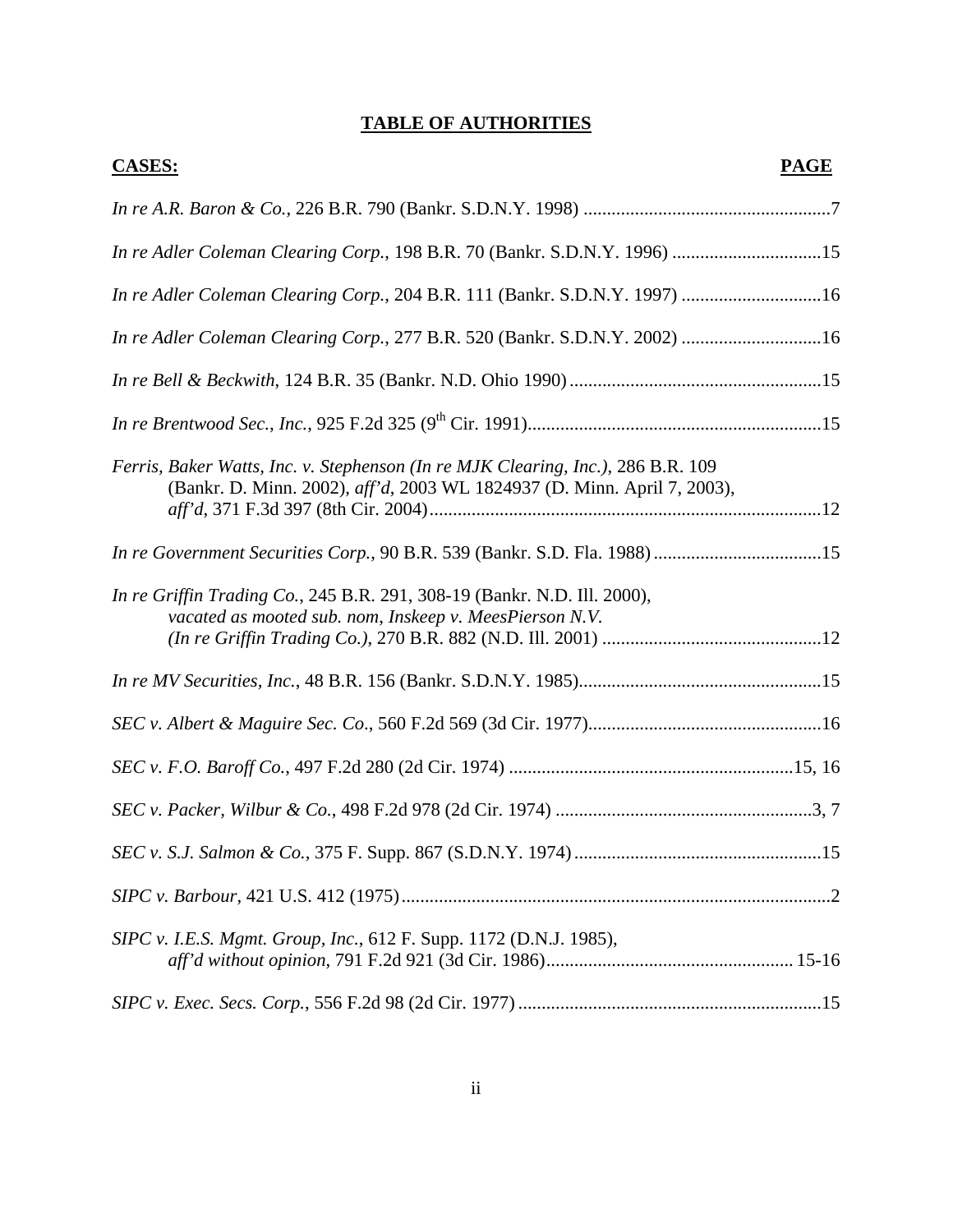## **TABLE OF AUTHORITIES**  $(cont.)$

## **CASES:**

# SIPC v. Morgan Kennedy, 533 F.2d 1314 (2d Cir.), cert. den. sub nom., Trustees of the Reading Body Works, Inc. v. SIPC, 426 U. S. 936 (1976).......................15 SIPC v. Stratton Oakmont, 229 B.R. 273 (Bankr. S.D.N.Y. 1999), aff'd sub nom., Arford v. Miller, 239 B.R. 698 (S.D.N.Y. 1999), In re Stratton Oakmont, Inc., 239 B.R. 698 (S.D.N.Y.),

# **STATUTES AND RULES:**

Securities Investor Protection Act, as amended, 15 U.S.C. §

| 78fff. |  |
|--------|--|
|        |  |
|        |  |
|        |  |
|        |  |
|        |  |
|        |  |
|        |  |
|        |  |
|        |  |
|        |  |
|        |  |
|        |  |
|        |  |
|        |  |

**PAGE**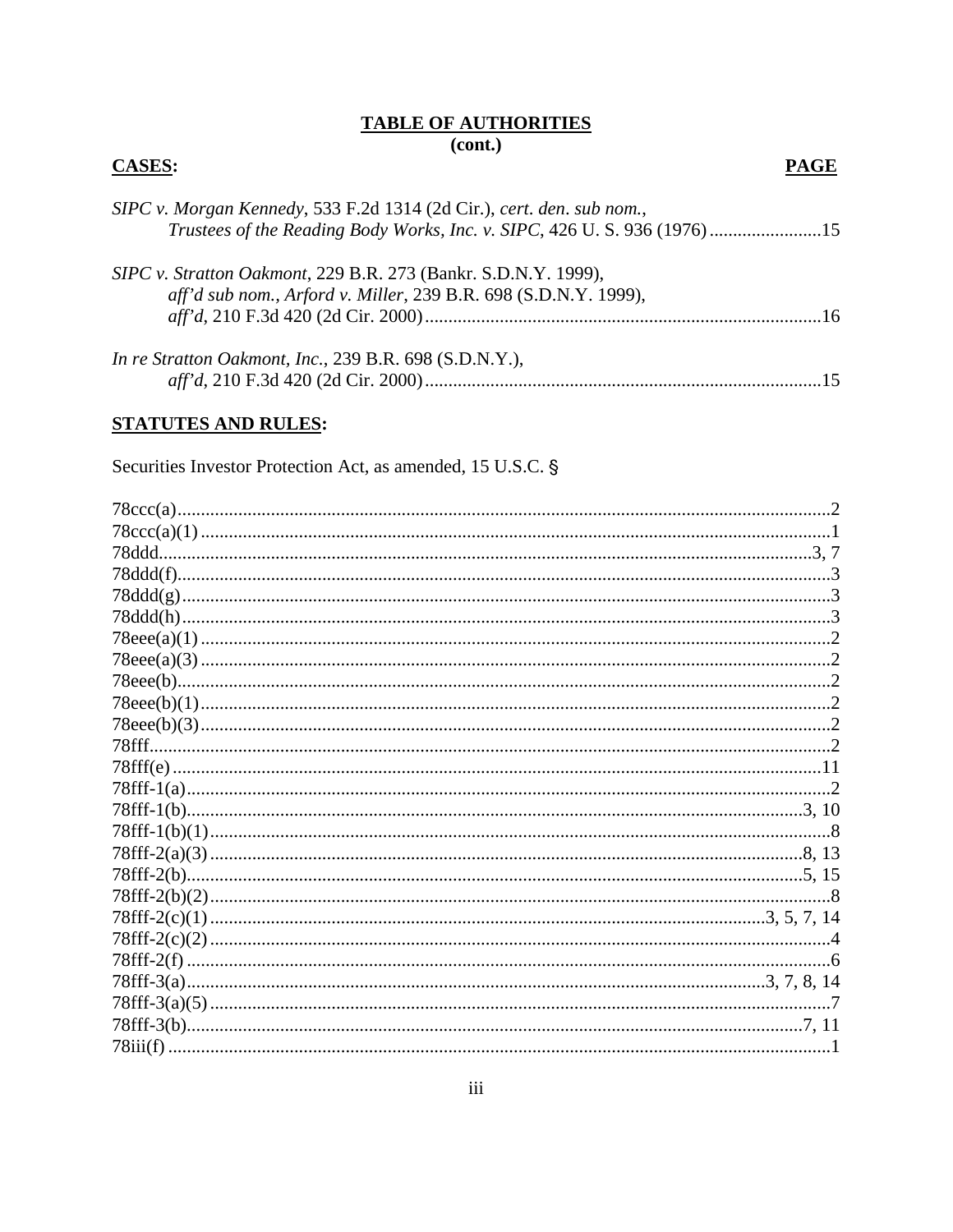$\overline{(cont.)}$ 

# **STATUTES AND RULES:**

# **PAGE**

Securities Investor Protection Act, as amended, 15 U.S.C. §

| Securities Exchange Act of 1934, as amended, 15 U.S.C. § |
|----------------------------------------------------------|
|                                                          |
|                                                          |
| United States Bankruptcy Code, 11 U.S.C. §               |
|                                                          |
|                                                          |
|                                                          |
|                                                          |
|                                                          |
|                                                          |
|                                                          |
|                                                          |
|                                                          |
|                                                          |
|                                                          |
|                                                          |
|                                                          |
|                                                          |
|                                                          |
|                                                          |
|                                                          |
|                                                          |
|                                                          |
|                                                          |
|                                                          |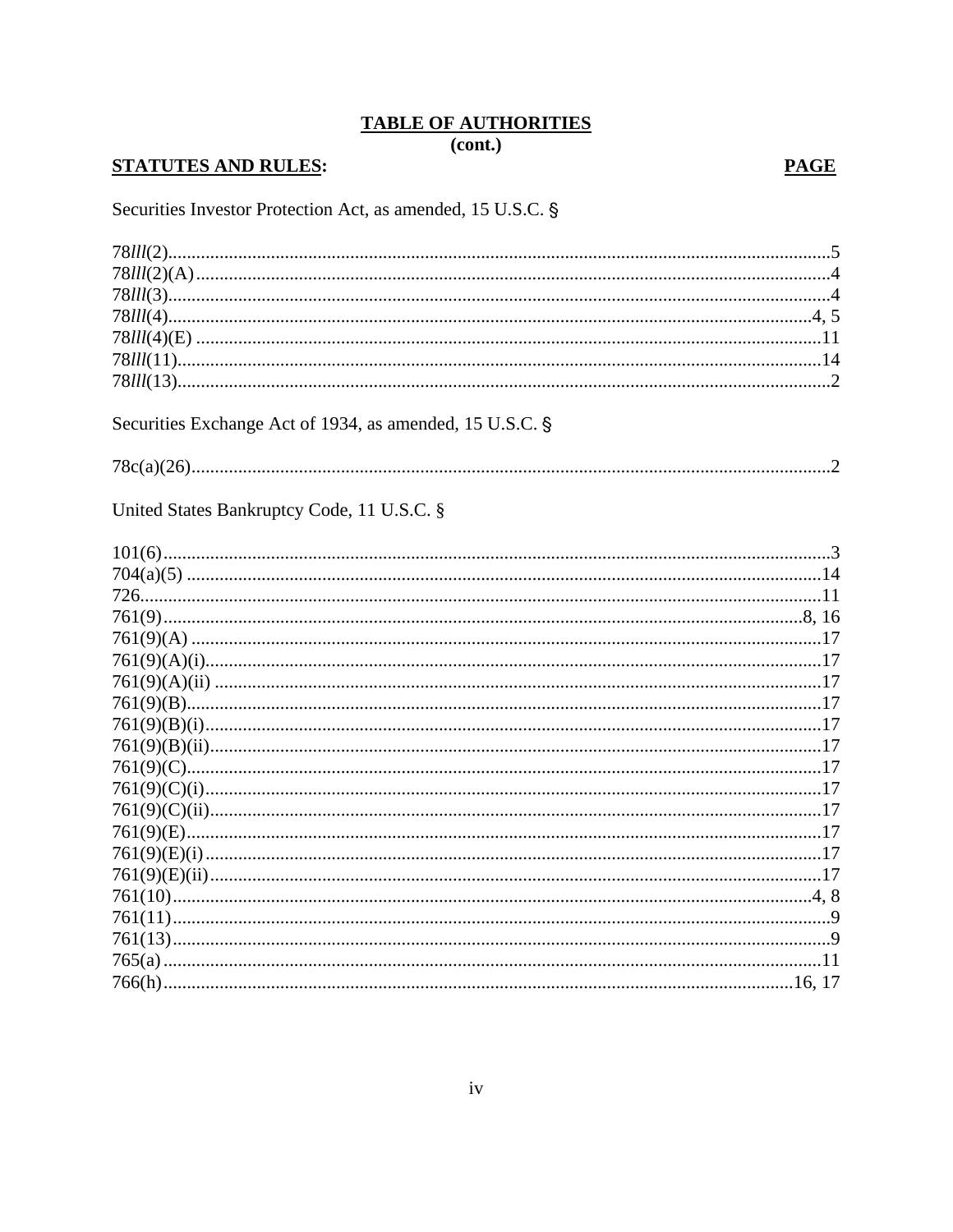$\overline{(cont.)}$ 

# **STATUTES AND RULES:**

# **PAGE**

Rules of the Commodity Futures Trading Commission, 17 C.F.R. §

| .11 |
|-----|
|     |

Rules of the Securities and Exchange Commission, 17 C.F.R. §240.

# **OTHER STATUTORY PROVISIONS:**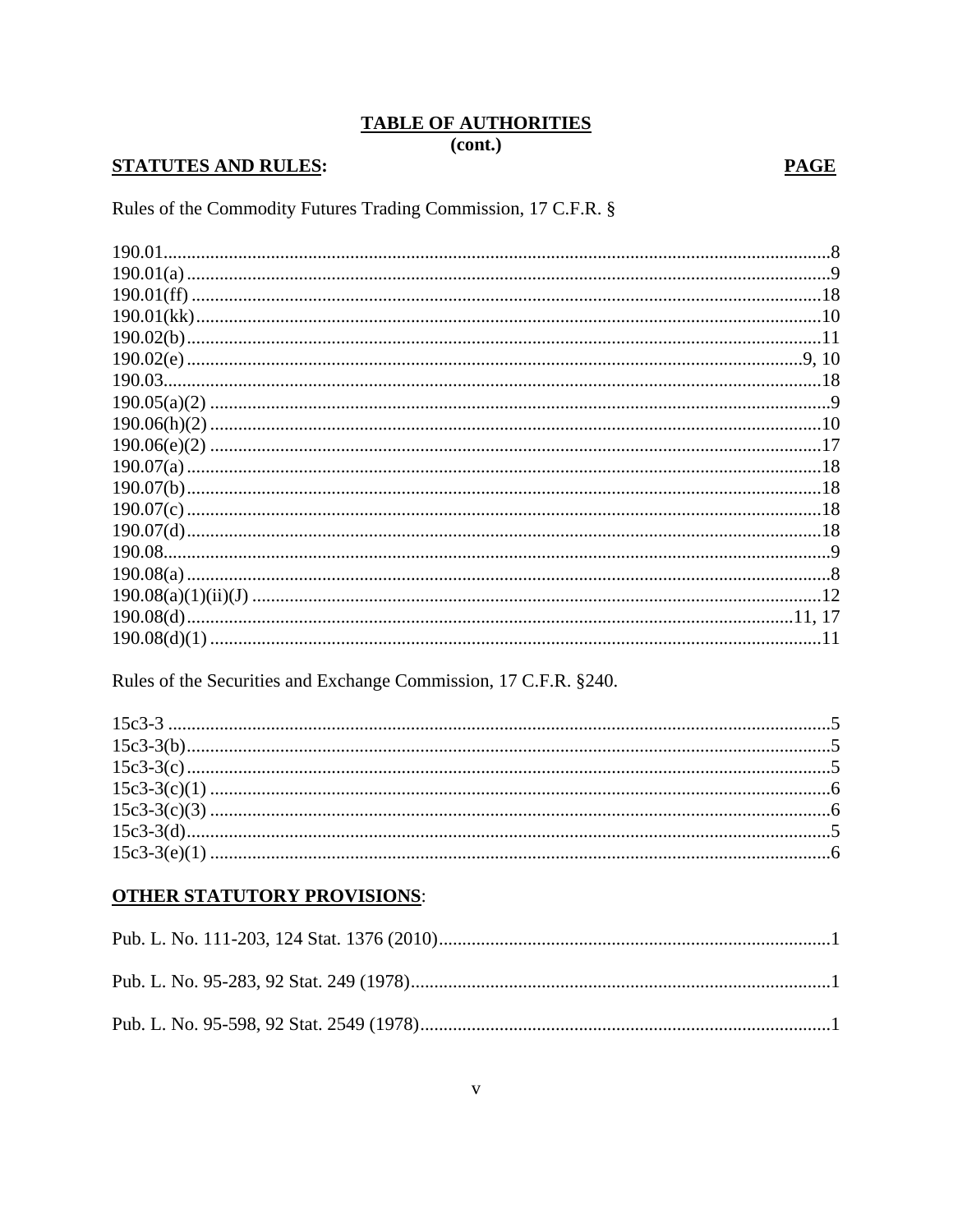**(cont.)** 

# **LEGISLATIVE MATERIALS**: **PAGE**  H.R. Rep. No. 95-595 (1977) ...........................................................................................................9 H.R. Rep. No. 91-1613 (1970) .....................................................................................................1, 2 S. Rep. No. 91-1218 (1970) .............................................................................................................1 **PUBLICATIONS AND TREATISES**: Alan N. Resnick, Henry J. Sommer, 6 *Collier on Bankruptcy* ¶ 761 ...........................9, 12, 16, 17 Alan N. Resnick, Henry J. Sommer, 6 *Collier on Bankruptcy* ¶ 764 ..............................................9 Michael E. Don & Josephine Wang, *Stockbroker Liquidations Under the Securities Investor Protection Act and Their Impact on Securities Transfers*, 12 Cardozo L. Rev. 508 (1990) ..........................................................................................6

Steven D. Lofchie, *Lofchie's Guide to Broker-Dealer Regulation* 481 (3d ed. 2005) ....................6

Michael P. Jamroz, *The Customer Protection Rule*, 57 Bus. Law. 1069 (2002) .............................6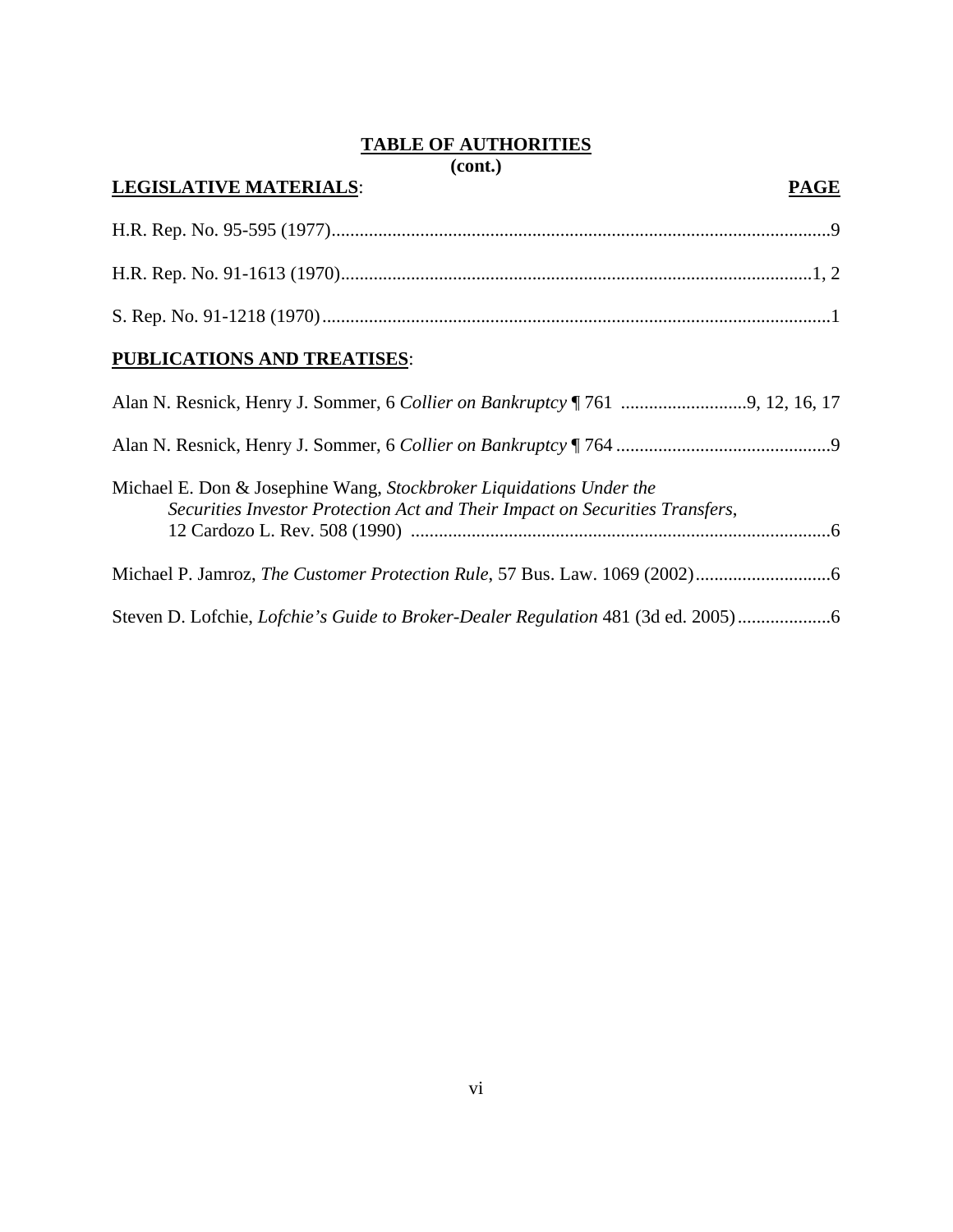Pursuant to the Court's order of November 17, 2011, the Securities Investor Protection Corporation ("SIPC") submits this memorandum regarding the procedures applicable in the instant liquidation proceeding of MF Global, Inc. ("Debtor") under the Securities Investor Protection Act ("SIPA"), 15 U.S.C. §§ 78aaa et seq.

#### **ORIGINS OF SIPA AND SIPC'S ROLE**

 This liquidation is governed, first and foremost, by SIPA. Congress enacted SIPA in 1970 "to protect individual investors from financial hardship; to insulate the economy from the disruption which can follow the failure of major financial institutions; and to achieve a general upgrading of financial responsibility requirements of brokers and dealers to eliminate, to the maximum extent possible, the risks which lead to customer loss." See S. Rep. No. 91-1218, at 3, 4 (1970) ("Senate Report"); H.R. Rep. No. 91-1613, at 2 (1970) ("House Report").<sup>1</sup> Through SIPA, Congress sought to accomplish these objectives in two ways. First, it enhanced the power of the Securities and Exchange Commission ("SEC") to establish financial responsibility rules for broker-dealers and to impose upon the securities industry's self-regulatory organizations requirements for the financial examination of their members. See SIPA § 78iii(f). Second, it created SIPC, $2$  made membership in SIPC mandatory for most broker-dealers, and empowered SIPC to commence proceedings for the liquidation of member broker-dealers whose financial

 $\overline{a}$ 

<sup>&</sup>lt;sup>1</sup>SIPA was extensively revised in 1978. See Securities Investor Protection Act Amendments of 1978, Pub. L. No. 95-283, 92 Stat. 249 (1978); Bankruptcy Reform Act of 1978, Pub. L. No. 95- 598, § 308, 92 Stat. 2549, 2674-76 (1978). The most recent amendments to SIPA were enacted in 2010 under the Dodd-Frank Wall Street Reform and Consumer Protection Act, Pub. L. No. 111-203, 124 Stat. 1376 (2010).

<sup>&</sup>lt;sup>2</sup>SIPC is a private, non-profit, membership corporation. <u>See</u> SIPA § 78ccc(a)(1). Its Board of Directors consists of seven persons, five appointed by the President of the United States with the advice and consent of the Senate, and one each appointed by the Federal Reserve Board and the Secretary of the Treasury, respectively.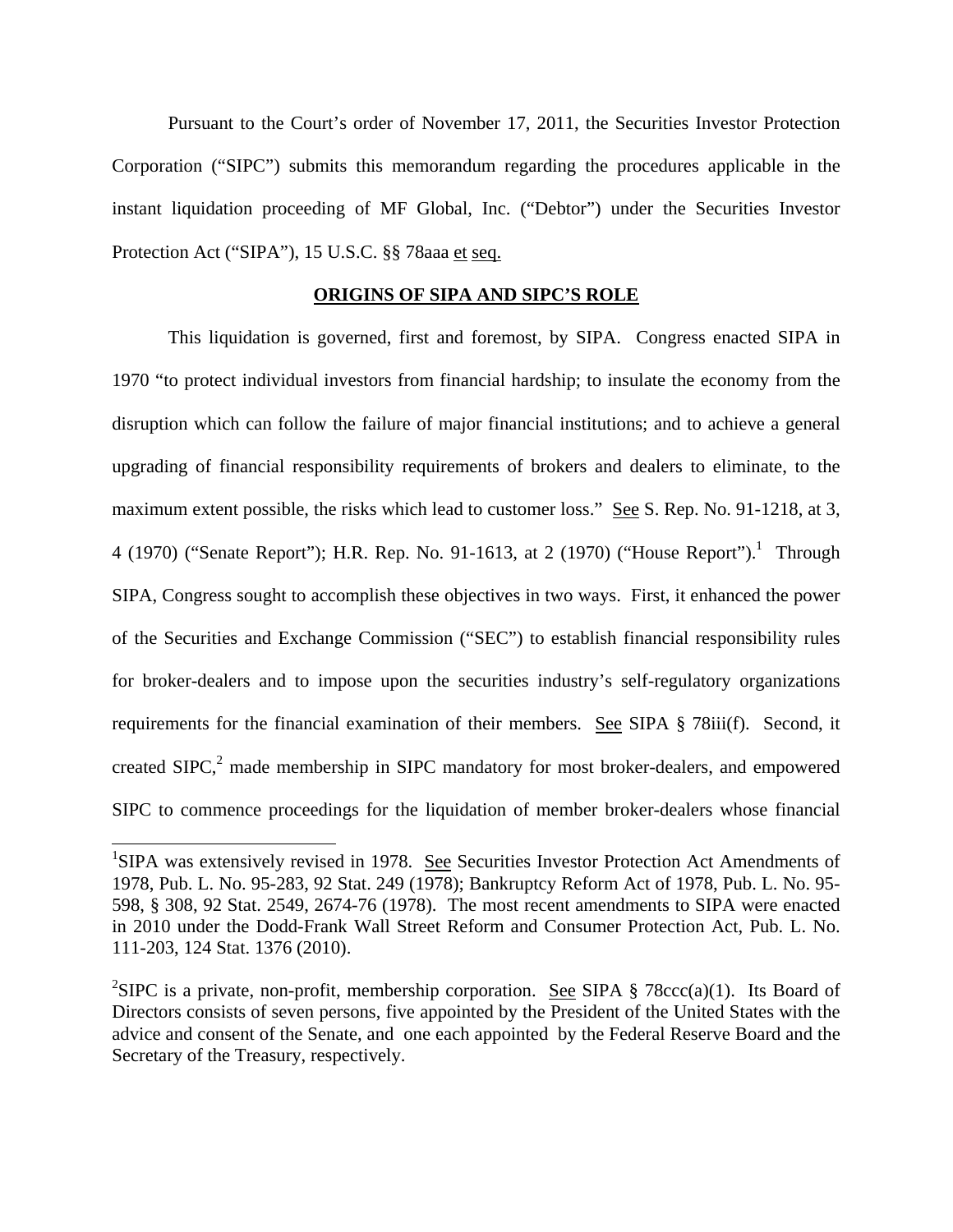condition posed the risk of loss to their customers. See SIPA  $\S$  78ccc(a) & eee(b). See also House Report at 11-13.

 SIPC plays a central role in a statutory process designed to afford carefully delineated protection to securities customers against the financial risks posed by broker-dealer failure. That process begins with the SEC and/or the self-regulatory organizations.<sup>3</sup> If the SEC or any selfregulatory organization believes that a member broker-dealer is in, or is approaching, financial difficulty, it must immediately notify SIPC. SIPA  $\S$  78eee(a)(1). If, upon such notice, SIPC determines that the referred broker-dealer has failed to meet its obligations to customers, or is in danger of failing to do so, and that one or more specified statutory conditions exists, it may apply to the appropriate federal district court for a "protective decree," adjudicating that the customers of such member are in need of the protection provided by SIPA. SIPA  $\S$  78eee(a)(3) and 78*lll*(13). If the district court finds that at least one of the relevant statutory conditions exists, it must issue a protective decree, and must then appoint as trustee for the subject broker-dealer, and as attorney for the trustee, such persons as SIPC, in its sole discretion, shall specify. SIPA § 78eee(b)(1) and (3); SIPC v. Barbour, 421 U.S. 412 (1975). The proceeding thus commenced is a liquidation in which the trustee generally has the same powers and title with respect to the debtor broker-dealer and the debtor's property as a trustee in bankruptcy, including the right to avoid preferences. See SIPA §§ 78fff, 78fff-1(a).

 SIPA does not attempt to make all customers whole, and SIPC is not an insurer of customer accounts. Rather, SIPA establishes a plan of limited protection in which SIPC's role is carefully delineated. SIPC administers a "quasi-public" fund established by SIPC via  $\overline{a}$  $3$ The self-regulatory organizations include the national securities exchanges and the Financial Industry Regulatory Authority, Inc. ("FINRA"). 15 U.S.C. § 78c(a)(26).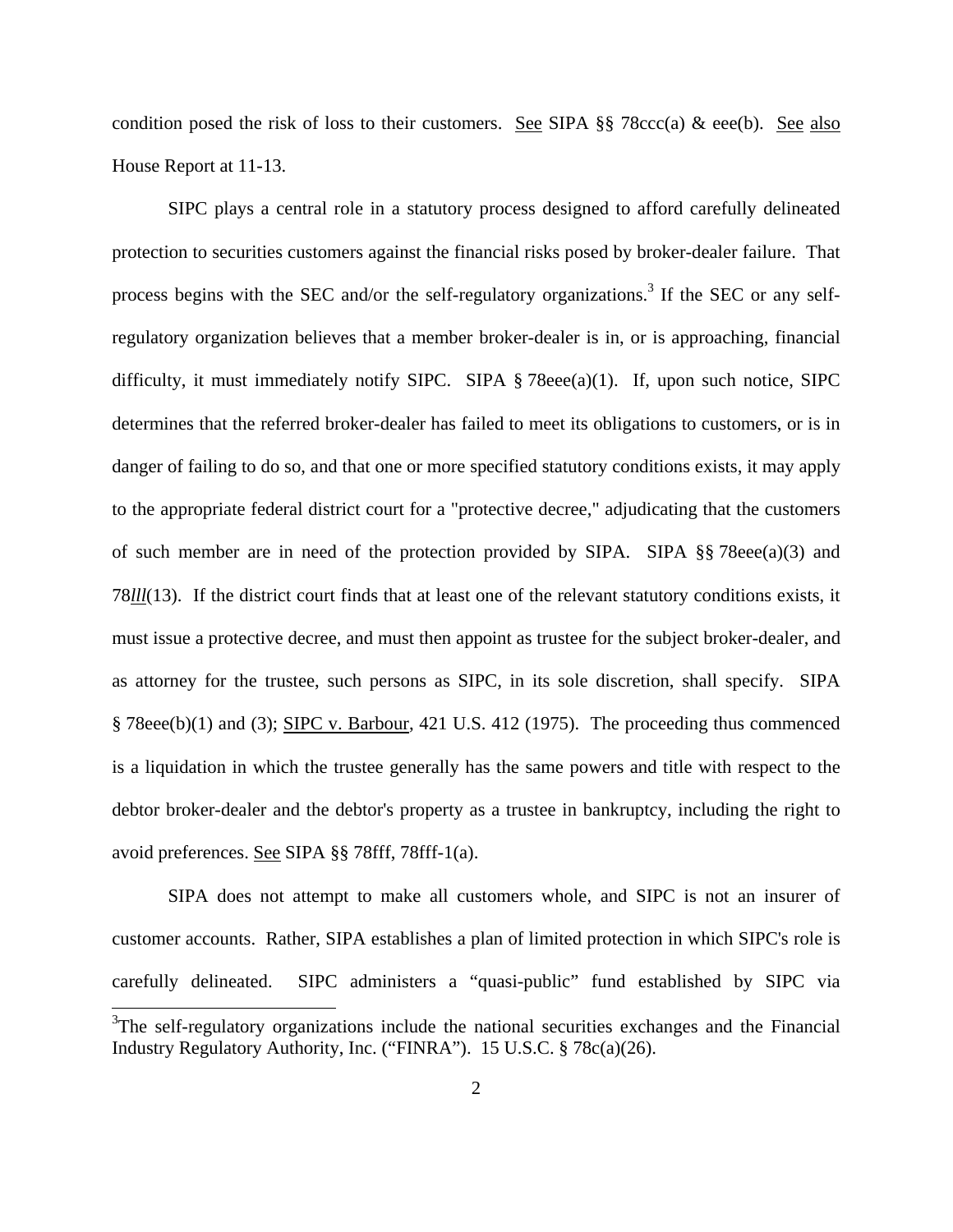assessments upon its member broker-dealers.<sup>4</sup> SIPA § 78ddd; <u>SEC v. Packer, Wilbur & Co.</u>, 498 F.2d 978, 980 (2d Cir. 1974). SIPA contemplates that customer claims will be satisfied to the maximum extent possible from the assets (including customer property) on hand with the brokerdealer in liquidation. SIPC funds merely supplement those assets within the limits and in the manner provided in SIPA and are available solely as advances to the trustee for the satisfaction of protected customer claims and for other specified purposes. To the extent of these advances, SIPC has rights of subrogation and recoupment as specified in SIPA. See SIPA § 78fff-3(a) and 78fff-2(c)(1).

#### **ROLE OF SUBCHAPTER IV**

 Despite the absence of SIPC protection for commodities customers, SIPA expressly contemplates the liquidation of a SIPC member operating as both a securities broker-dealer and futures commission merchant ("FCM"). Thus, where the debtor is both a securities brokerdealer and a "commodity broker" - a term defined in Section 101(6) of the Bankruptcy Code (11 U.S.C.) that encompasses any FCM - Section 78fff-1(b) of SIPA imposes upon a SIPA trustee the same duties as applicable to a trustee under the Commodity Broker Liquidation provisions of Chapter 7, Subchapter IV, 11 U.S.C. §§ 761-767, to the extent that those duties are consistent with SIPA or "as otherwise ordered by the court."

 Although the Subchapter IV provisions generally apply in a SIPA liquidation, SIPC protection does not extend to assets held in commodities accounts. On the contrary, under SIPA, SIPC protection is available only with respect to securities customers of the failed SIPC member.

l

<sup>&</sup>lt;sup>4</sup>SIPA authorizes SIPC to borrow up to \$2.5 billion dollars through the SEC from the United States Treasury should SIPC's funds be inadequate to carry out its purposes. See SIPA §§ 78ddd(f), (g), & (h).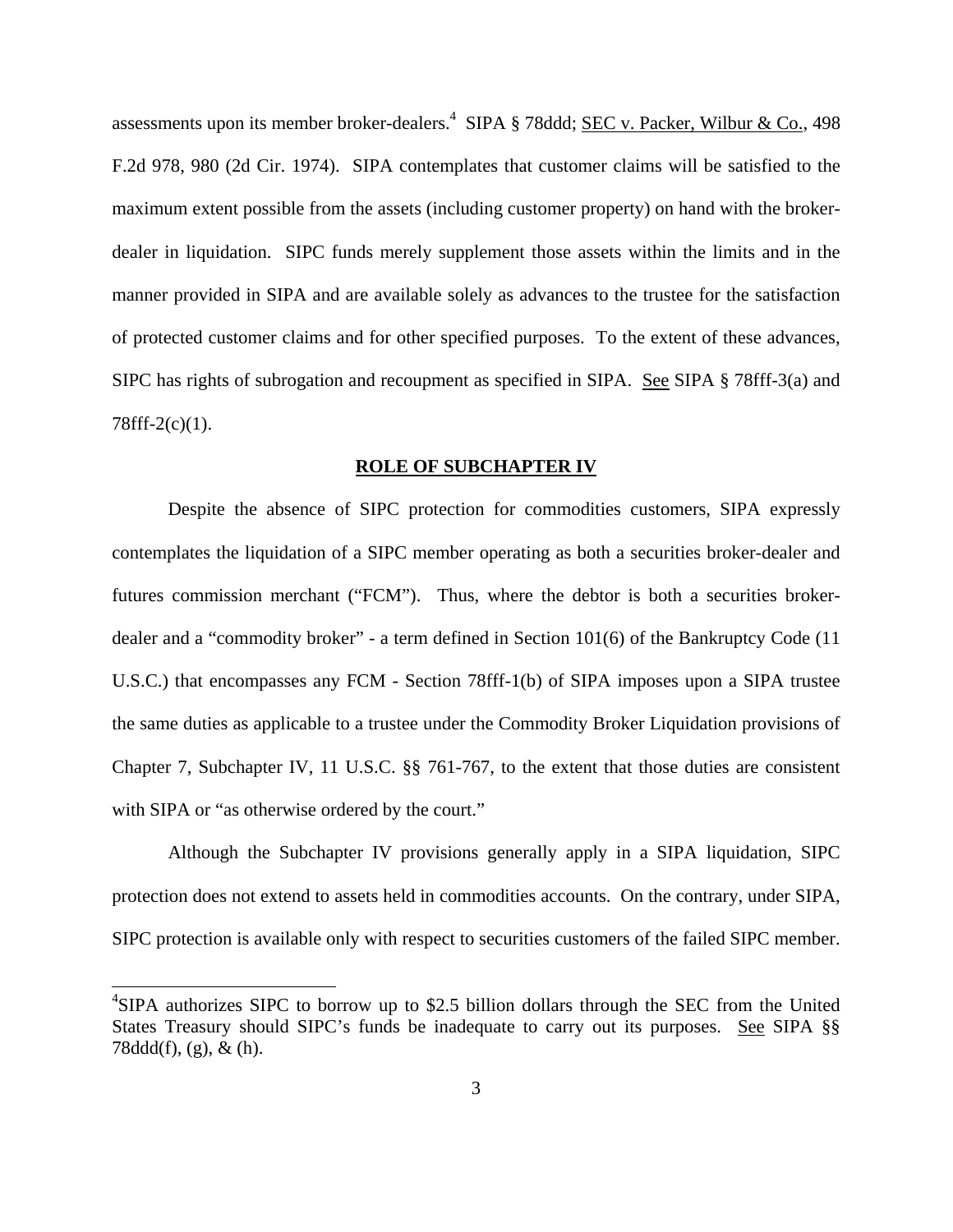The statute thus limits the definition of "customer" – which delineates the category of claimants eligible for SIPC advances, inter alia – to "any person…who has a claim on account of securities received, acquired or held by the debtor in the ordinary course of its business as a *broker or dealer* from or for the *securities* accounts of such person…" SIPA § 78*lll*(2)(A) (emphasis added). Thus, for SIPA purposes, "customers" eligible for SIPC protection include only those with assets held by the debtor for them as a securities broker-dealer in "securities," not commodities accounts.

## **ALLOCATION AND DISTRIBUTION OF PROPERTY**

Consistent with the foregoing, in a SIPA liquidation in which the debtor is both a SIPCmember securities broker-dealer and an FCM, the property subject to administration by the Trustee falls into three general categories: (1) cash or securities qualifying as "customer property" under SIPA, and subject to allocation and distribution to the Debtor's securities customers as provided in SIPA ("Fund of Customer Property");<sup>5</sup> (2) property qualifying as "customer property" under Bankruptcy Code Section 761(10) and the associated regulations issued by the Commodity Futures Trading Commission ("CFTC"), and subject to allocation and distribution to the Debtor's futures customers ("Commodities Funds"); and (3) property allocable to the Debtor's general estate. The rules applicable to the allocation and distribution of property in these three categories differ.

 $\overline{a}$ 

<sup>&</sup>lt;sup>5</sup>"Customer names securities" may also be in the custody of the broker-dealer. These are securities registered or in the process of being registered in the names of customers and negotiable only by the customers. SIPA §78*lll*(3). Customer name securities are not part of the fund of customer property and to the extent they are in the possession or under the control of the brokerage firm, they are returned outright to the customer by the trustee irrespective of their value, provided that the customer is not indebted to the broker. See SIPA  $\S$  $78$ fff-2(c)(2) and 78*lll*(4).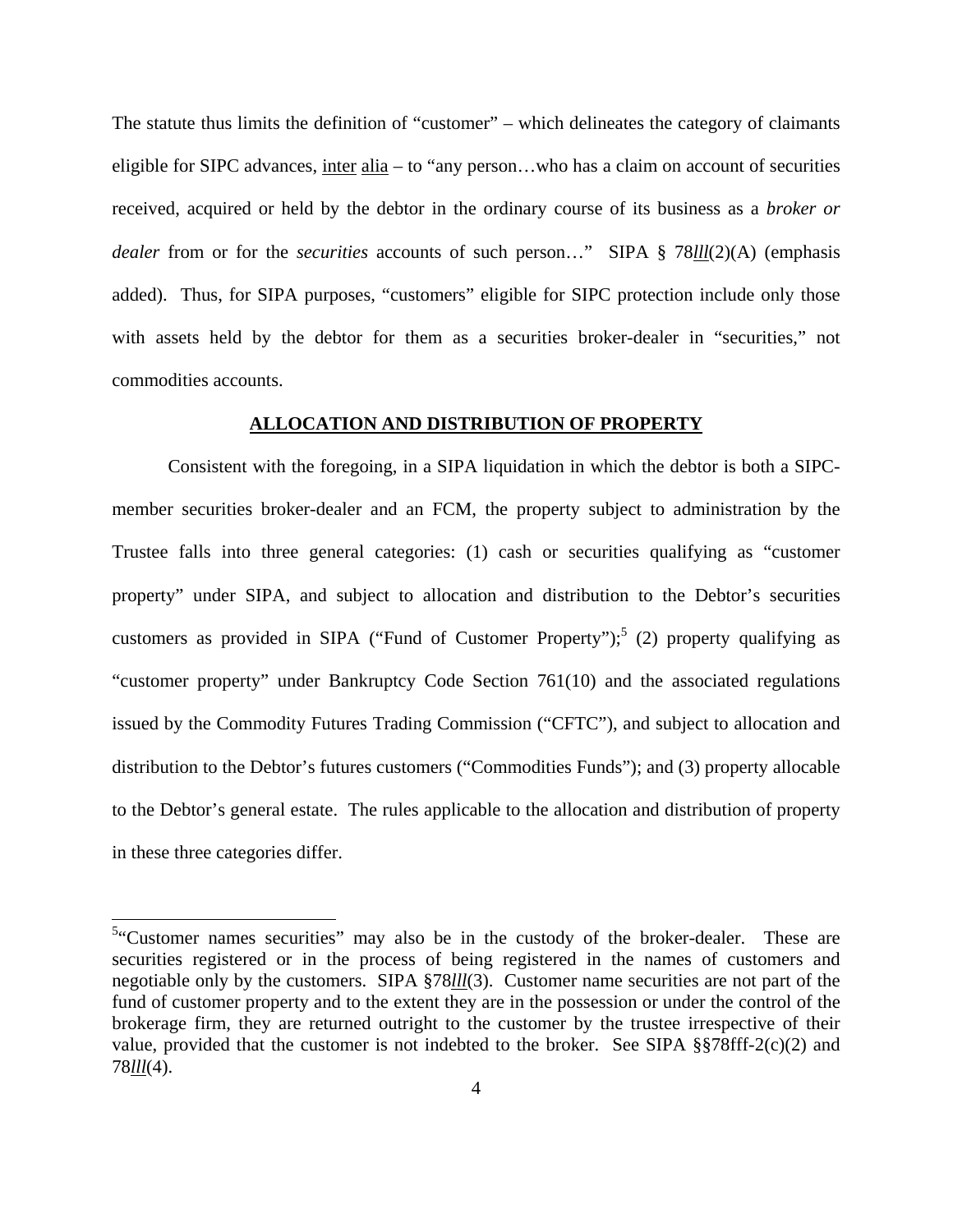## **A. Fund of Customer Property**

 $\overline{\phantom{a}}$ 

As noted, the Fund of Customer Property consists of all cash and securities that qualify as "customer property" within the meaning of SIPA. The statute generally defines "customer property" as the cash and securities "at any time received acquired, or held by or for" the Debtor "from or for the securities accounts of a customer." See SIPA § 78*lll*(4). In turn, SIPA generally defines the term "customer" to include a claimant with a claim against the Debtor on account of such property, including cash on deposit with the Debtor for the purposes of purchasing securities. See SIPA § 78*lll*(2).

The "customer" provisions of SIPA lie at the heart of the statute, and are the principal expression of Congress's intent to create a unique liquidation scheme applicable to securities broker-dealers. In a SIPA liquidation, "customers" have priority in the distribution of "customer property," a fund of assets generally consisting of the cash and securities "received, acquired or held" by the debtor for its "customers" in the ordinary course of its business, along with the proceeds of any such property transferred by the debtor. <u>See</u> SIPA  $\S$  78fff-2(b) and (c)(1), 78*lll*(4). "Customers" generally share ratably in this fund to the extent of their "net equity" and do so on a priority basis, to the exclusion of general creditors. See SIPA  $\S$  78fff-2(b) and (c)(1). Any "excess" customer property not so allocated and distributed becomes part of the general estate of the debtor.  $6$  SIPA § 78fff-2(c)(1).

<sup>&</sup>lt;sup>6</sup> SIPA's provisions regarding the allocation and distribution of customer property are designed to fit hand in glove with the pre-liquidation property segregation requirements imposed by SEC Rule 15c3-3, 17 C.F.R. § 240.15c3-3, the "customer property rule." Rule 15c3-3 requires that a broker-dealer promptly obtain possession, and thereafter maintain physical possession or "control" of all "fully-paid" and "excess margin" securities held by the firm for customers. See 17 C.F.R. §§ 240.15c3-3(b)-(d). For this purpose, securities are deemed to be in the firm's "control" when held in the firm's name at a clearing corporation or other approved "control location" and allocated to the firm's customers on its books and records – a form of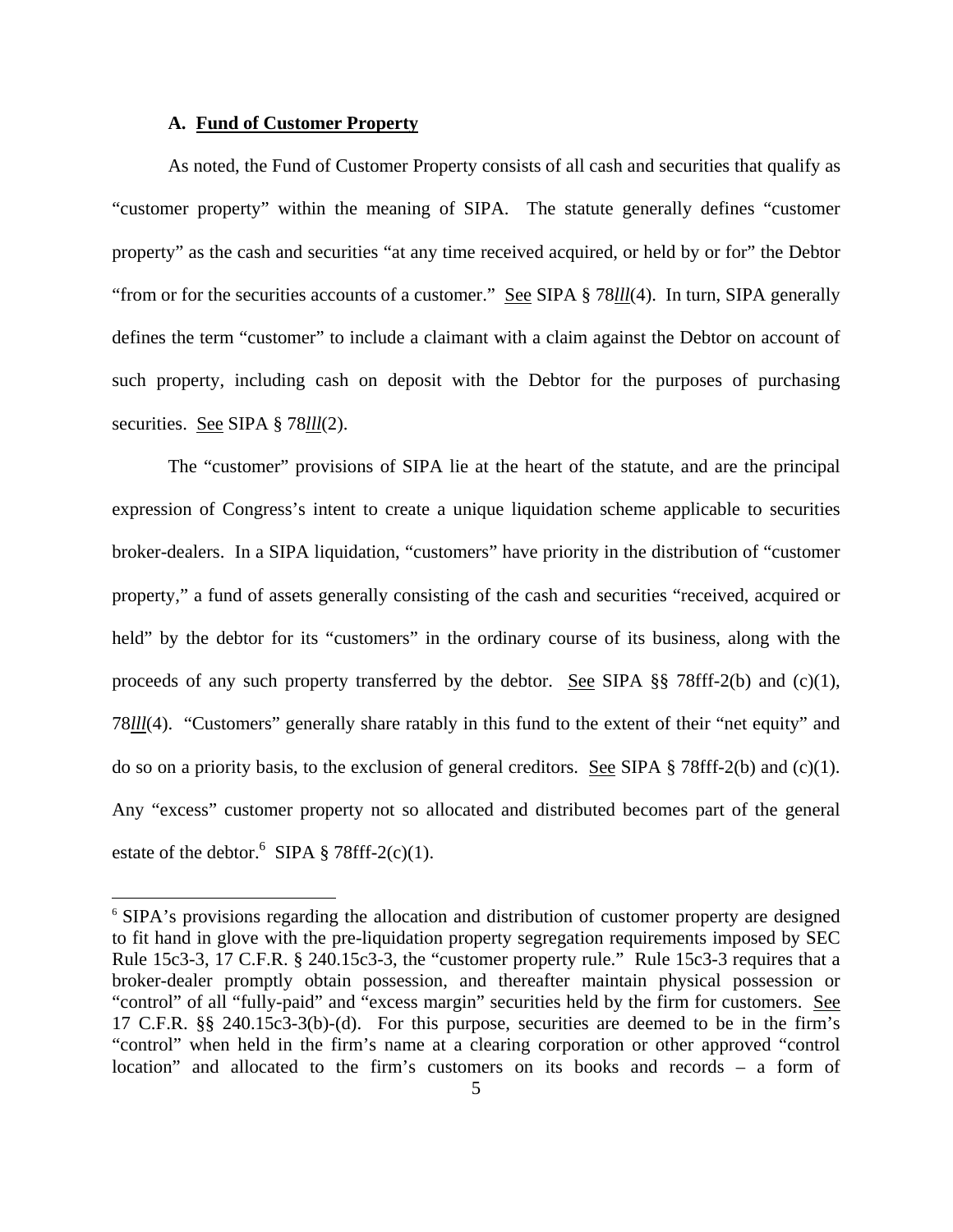SIPA expressly contemplates, and encourages, the use of account transfers as a mechanism "to facilitate the prompt satisfaction of customer claims and the orderly liquidation of the debtor…" SIPA § 78fff-2(f). In this regard, Section 78fff-2(f) of SIPA provides specifically that, with the consent of SIPC, the Trustee may sell or transfer "all or any part of the account of a customer of the debtor" to another SIPC-member broker-dealer, without the consent of such customer. See id. The same section authorizes SIPC to use its funds to indemnify the Purchaser "against shortages of cash or securities in the customer accounts sold or transferred," provided that SIPC determines that the probable cost of such indemnification can reasonably be

"bookkeeping segregation." See 17 C.F.R.  $\S$  240.15c3-3(c)(1) and (3). See also Michael E. Don & Josephine Wang, Stockbroker Liquidations Under the Securities Investor Protection Act and Their Impact on Securities Transfers, 12 Cardozo L. Rev. 508, 529-31 (1990) ("Don & Wang"). Most important, the firm cannot use such securities in any aspect of its business, and thus cannot sell them without customer authorization, lend them to others, use them to deliver against short sales, or use them as collateral for a loan. See Steven D. Lofchie, Lofchie's Guide to Broker-Dealer Regulation 481 (3d ed. 2005) ("Lofchie").

 $\overline{\phantom{a}}$ 

Rule 15c3-3 treats customer cash slightly differently. Under the rule, and pursuant to a formula specified in Rule 15c3-3a, a broker-dealer must make a weekly calculation of an amount designed to reflect its net cash obligations to customers. See 17 C.F.R. §§ 240.15c3-3(e)(1), 240.15c3-3a. See also Michael P. Jamroz, The Customer Protection Rule, 57 Bus. Law. 1069, 1095-96 (2002) ("Jamroz"). The firm must then maintain in a "special reserve bank account for the exclusive benefit of customers" a deposit equal to the amount yielded by the Rule 15c3-3a calculation. See 17 C.F.R.  $\S$  240.15c3-3(e)(1). The firm at all times must keep this reserve account "separate from any other bank account of the broker or dealer" and must maintain a deposit in the account in the amount required by Rules 15c3-3 and 15c3-3a. See id.

The purpose of the reserve account requirement "is to ensure that funds a broker-dealer holds as a result of its customer business are used only to finance customer liabilities, and not to finance the broker's proprietary positions." Lofchie at 489. See also Jamroz at 1095-97. Thus, while Rule 15c3-3 recognizes that cash is fungible, and therefore does not require a brokerdealer to segregate the specific cash deposited by its customers, it does require the broker-dealer to segregate cash in an amount equal to its current, net cash obligations to all customers. As in the case of securities, the rule thus requires the physical segregation of customer property on an aggregate basis. Should the firm have to liquidate, this cash is then available for delivery to individual customers in accordance with the firm's cash obligations to them, as established, through the firm's books and records. Cf**.**, Jamroz at 1095-97.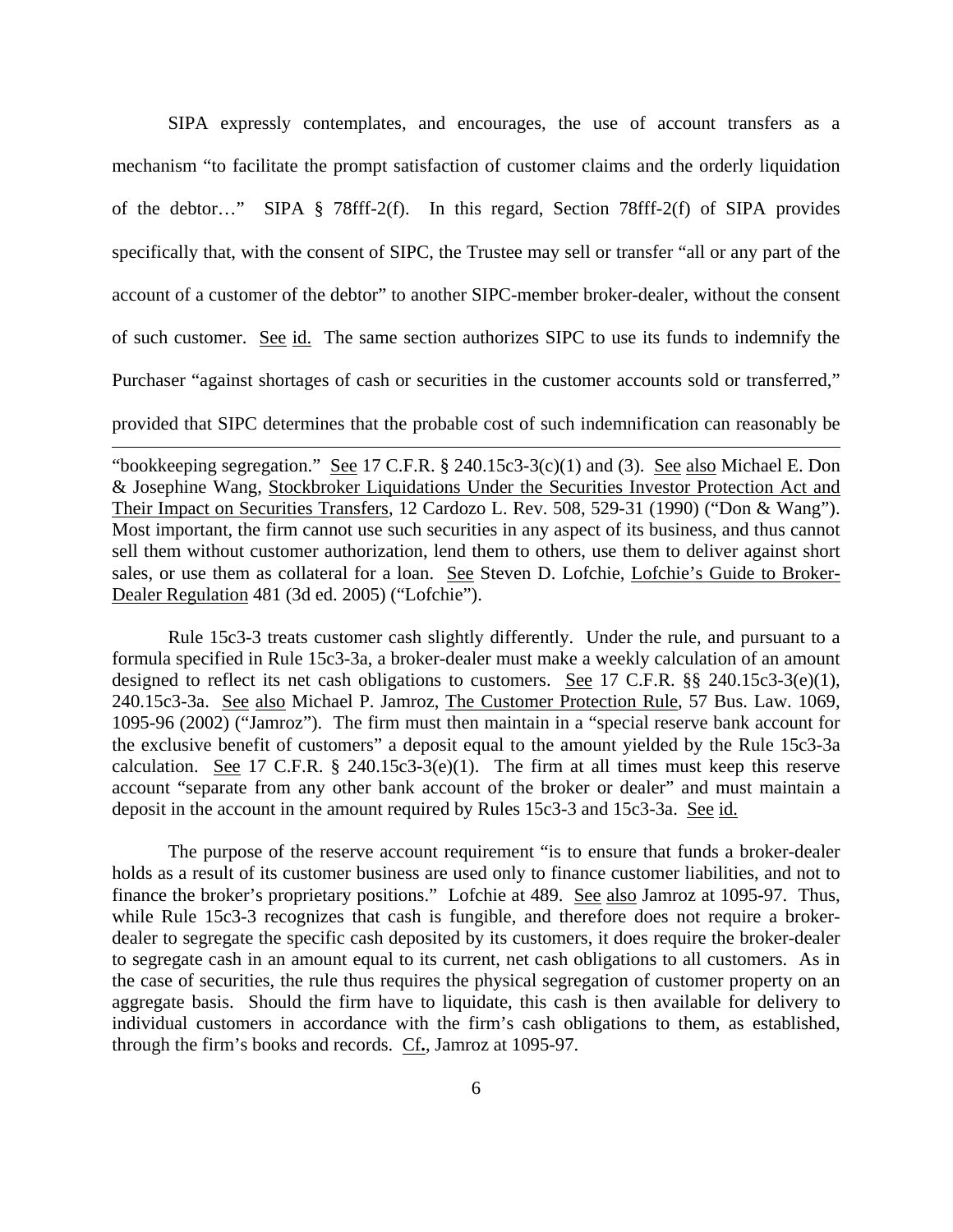expected not to exceed the cost to SIPC of providing the advances for account protection authorized by SIPA, but limited by the statute to \$500,000, with a maximum of \$250,000 for cash. See id.; SIPA  $\S$ § 78fff-3(a) and (b).

To the extent that customer property cannot be returned to customers through the bulk transfer of accounts and associated customer assets, it must be returned pursuant to a claims process. Pursuant to SIPA, the Court recently entered an order approving a parallel claims procedure for securities and commodities claimants, respectively. The process established through that order is discussed briefly in the following section.

If the fund of "customer property" is insufficient to satisfy the "net equity" claims of "customers" in full, SIPA mandates that SIPC provide additional relief by making limited advances to the SIPA trustee for this purpose from the SIPC Fund.<sup>7</sup> SIPA § 78ddd. See also SEC v. Packer, Wilbur & Co., 498 F.2d 978, 983, 985 (2d Cir. 1974). In this regard, SIPC may advance to the SIPA trustee not more than \$500,000 per customer, of which no more than \$250,000 may be used to satisfy that portion of a claim which is for cash rather than for securities. See SIPA § 78fff-3(a). Thus, each "customer" with a valid claim is assured of satisfaction within the limits indicated, relief not available to general creditors. Id.; In re A.R. Baron & Co., 226 B.R. 790, 795 (Bankr. S.D.N.Y. 1998). To the extent that a customer's ratable share of customer property, coupled with any available SIPC advance, is insufficient to satisfy the customer's "net equity" claim, the customer is entitled to share in the general estate of the debtor as an unsecured creditor. <u>See</u> SIPA  $\S$  78fff-2(c)(1). SIPC is subrogated to the claims of

 $\overline{\phantom{a}}$ 

<sup>&</sup>lt;sup>7</sup> SIPA excludes certain classes of customers from eligibility for SIPC advances, including, inter alia, specified persons with an ownership interest or management role in the Debtor, along with banks and other securities broker-dealers, except if acting on behalf of customers themselves eligible for protection. See SIPA  $\S$  78fff-3(a)(5).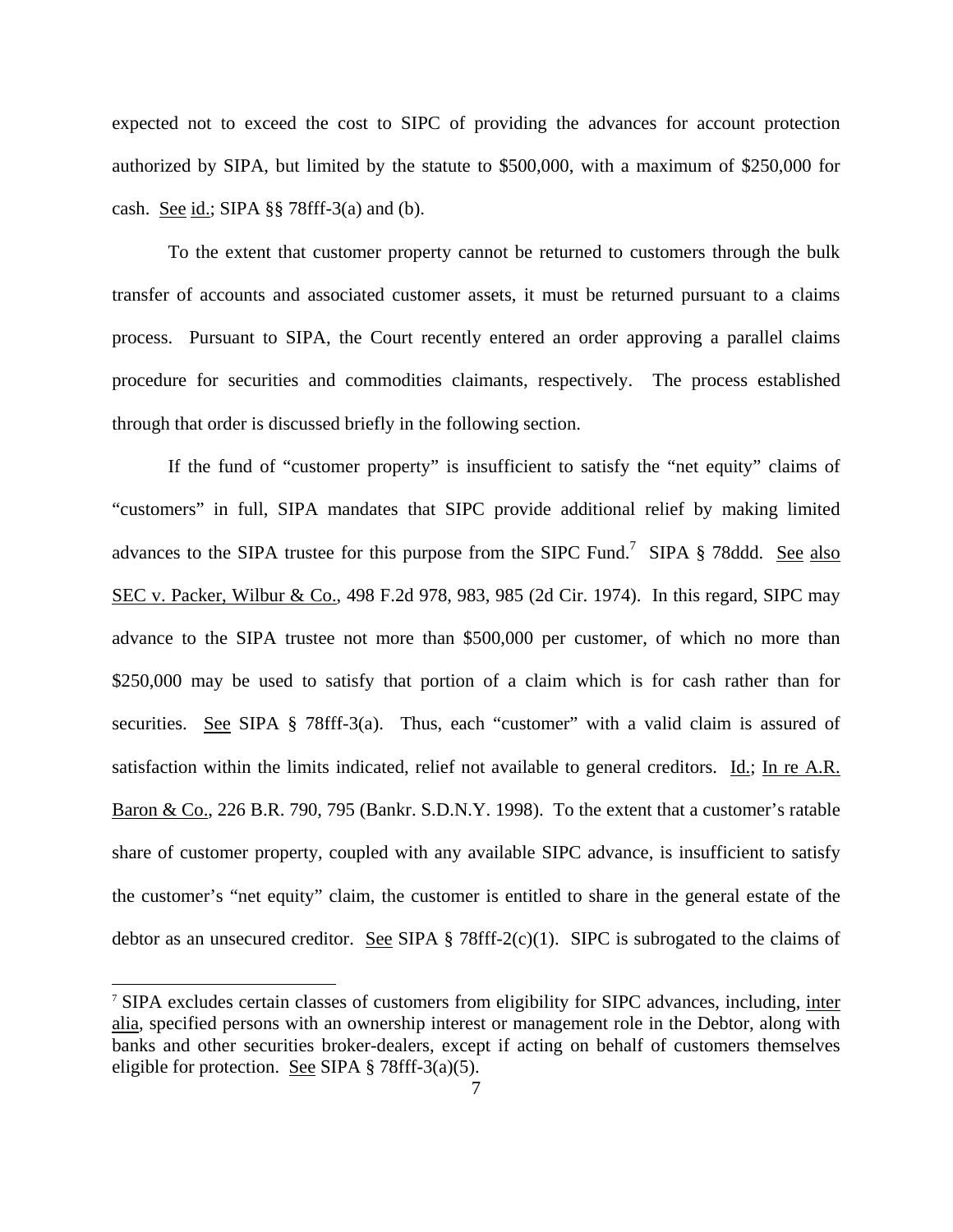customers to the extent of its advances to the trustee for the purpose of satisfying customer claims. See SIPA § 78fff-3(a).

In satisfying customer claims for securities, the trustee is obligated to deliver securities to the maximum extent practicable. See SIPA  $\S$  78fff-1(b)(1), 78fff-2(b)(2). The trustee may satisfy any claim for securities filed more than sixty days, but not more than six months, following the publication of notice of the commencement of the liquidation, however, in cash or securities, or such combination of the two, "as the trustee determines is most economical to the estate." SIPA § 78fff-2(a)(3).

#### **B. Commodities Funds**

 $\overline{\phantom{a}}$ 

For purposes of the Commodity Broker Liquidation provisions of Subchapter IV, "customer property" includes cash, securities, or other property, or the proceeds thereof, "received, acquired, or held by or for the account of the debtor from or for the account of a customer." "Customer" is limited to an entity with whom the debtor futures commission merchant deals, and for whom the debtor holds property, as a financial intermediary in one or more of five enumerated categories associated with commodities and futures transactions. <sup>8</sup> See 11 U.S.C. §§ 761(9) and (10); 17 C.F.R. § 190.08(a). Unlike SIPA, the regulations that implement the Commodity Broker Liquidation provisions ("Part 190 Regulations") do not provide for the distribution of "customer property" to a single class of commodities customers. On the contrary, the Part 190 Regulations require the trustee to allocate "the property of the debtor's estate" – specifically the "customer property" allocable to the debtor's commodities

<sup>&</sup>lt;sup>8</sup> These categories, all defined in Subchapter IV and the associated regulations, include a "futures" commission merchant," "foreign futures commission merchant," "leverage transaction merchant," "clearing organization," and "commodity options dealer." See 11 U.S.C. § 761(9); 17 C.F.R. § 190.01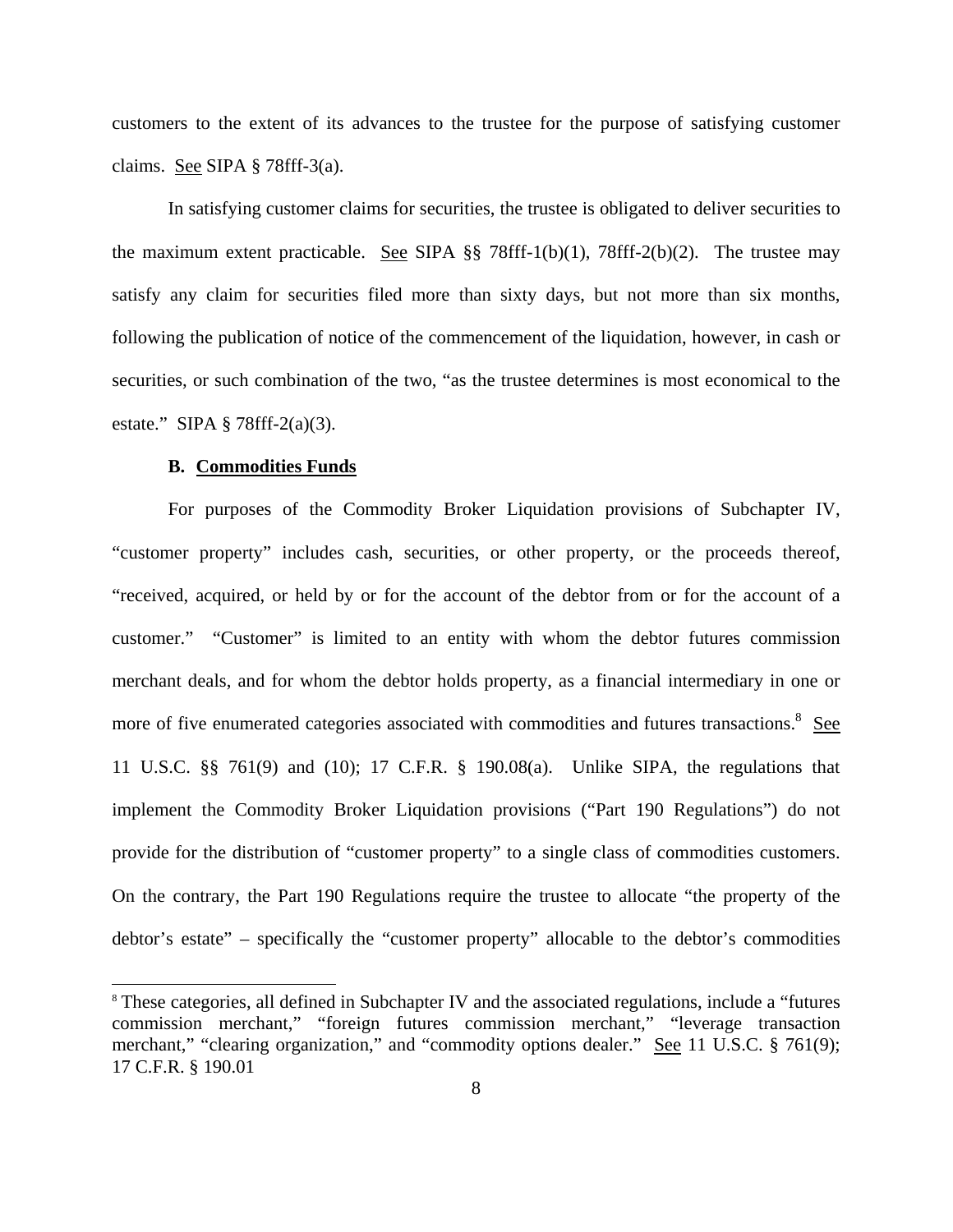customers – among two customer classes and six account classes, each of which may be a separate estate for distributional purposes. See 17 C.F.R. §§ 190.01(a), 190.08.

Customer classes consist of public and non-public customers, while the account classes are: (1) futures accounts; (2) foreign futures accounts (defined as accounts which may contain commodities contracts entered on foreign exchanges (see 11 U.S.C.  $\S$  761(11)); (3) leverage accounts (also known as margin accounts (see 11 U.S.C. § 761(13)); (4) commodity option accounts; (5) "delivery" accounts, as defined in 17 C.F.R.  $\S$  190.05(a)(2); and (6) as applicable here, "cleared OTC derivatives accounts" (*i.e.*, accounts in which over-the counter derivatives transactions may be cleared). As an example of the application of these principles, the legislative history to the Commodity Broker Liquidation provisions explains that "[a] debtor that is a leverage transaction merchant and a commodity options dealer would have separate estates for the leverage transaction customers and for the options customer, and a general estate for other creditors." H.R. Rep. No. 95-595, at 390 (1977). See also Alan N. Resnick, Henry J. Sommer, 6 Collier on Bankruptcy ¶ 761.18[1] ("Collier").

Like SIPA, the Part 190 Regulations expressly endorse the use of account transfers as a means of returning customer property to commodities customers. In this connection, the regulations provide that, commencing immediately after the entry of the order for relief, the trustee must use his best efforts to effect a transfer of all the debtor's customer accounts, with limited exceptions. <u>See</u> 17 C.F.R. § 190.02(e); 6 Collier  $\parallel$  764.03[2]. Although the regulations contemplate that, under most circumstances, these transfers will occur "no later than the close of business on the fourth business day after the order for relief," they also reserve to the CFTC the power to permit account transfers that do not comply with this requirement, or the others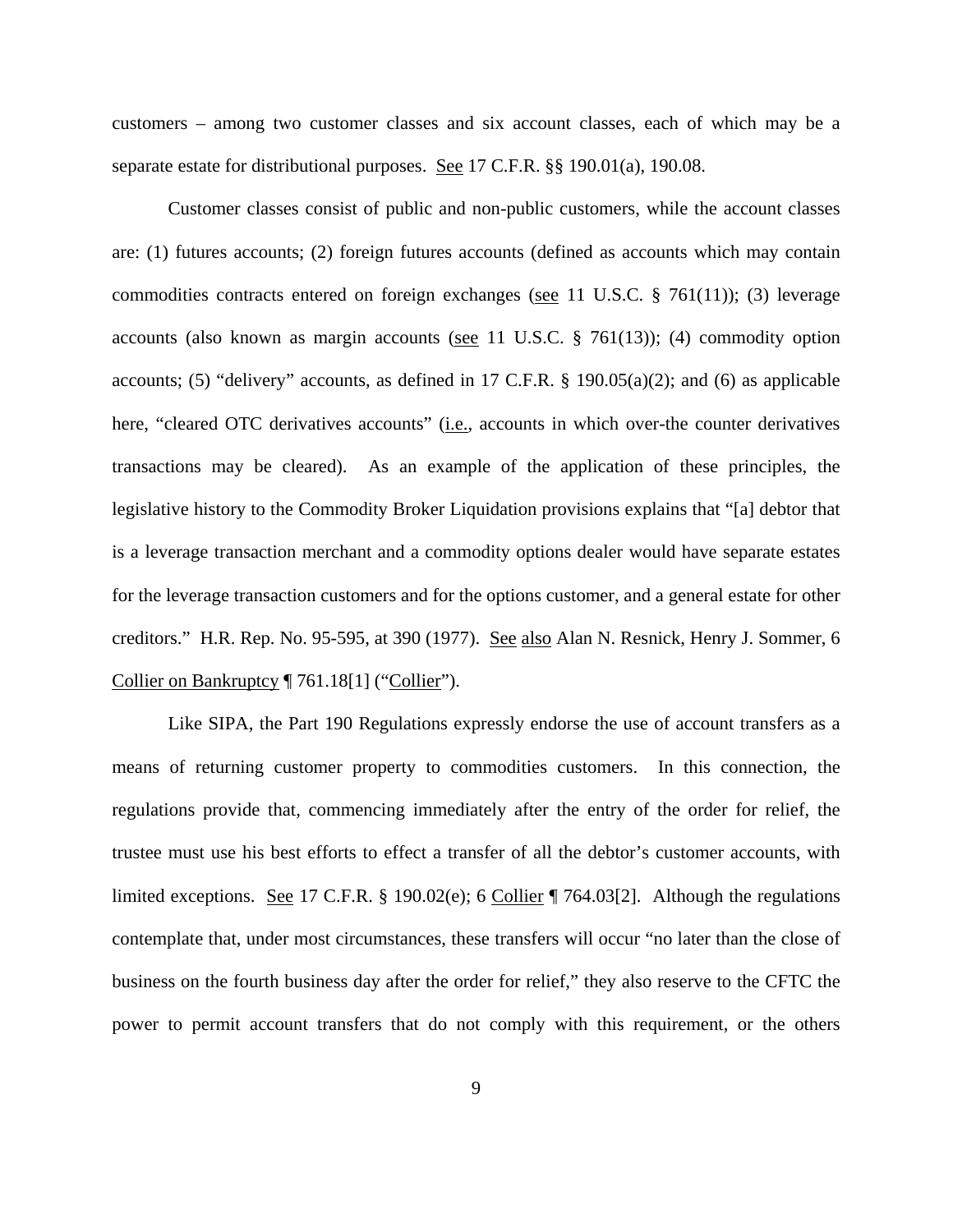ordinarily applicable to such transfers, "in appropriate cases and to protect the public interest." See 17 C.F.R. §§ 190.02(e), 190.06(h)(2). This Court has invoked these provisions on several occasions to approve account transfers proposed by the Trustee. Of course, SIPA also authorizes the court to modify the application of these regulations as necessary. See SIPA § 78fff-1(b).

The Commodity Broker Liquidation provisions and Part 190 Regulations also contain an analog to "customer name securities" under SIPA – known in the statute and regulations as "specifically identifiable property" – and impose special rules governing the disposition of such property. See, supra, n.1. Although the statute does not define "specifically identifiable property," the Part 190 Regulations contain a detailed definition of the term. Under this definition, "specifically identifiable property" is limited to specified property uniquely associated with a particular customer, including, e.g.: (1) securities that are registered in the name of the customer, are not short term obligations, and are not transferable by delivery; (2) warehouse receipts, bills of lading, or other documents of title held for the account of the customer, that are not in bearer form or otherwise transferable by delivery; and (3) certain open commodity contracts held for the account of the customer that qualify as "bona fide hedging positions." See 17 C.F.R. § 190.01(kk).

The Part 190 Regulations require that, within two days after the entry of the order for relief, the trustee publish in a daily newspaper or a newspaper of general circulation for two consecutive days a notice to customers advising them, inter alia, that all specifically identifiable property will be liquidated commencing on the fifth business day after the second publication if the relevant customer has not instructed the trustee in writing on or before the fourth business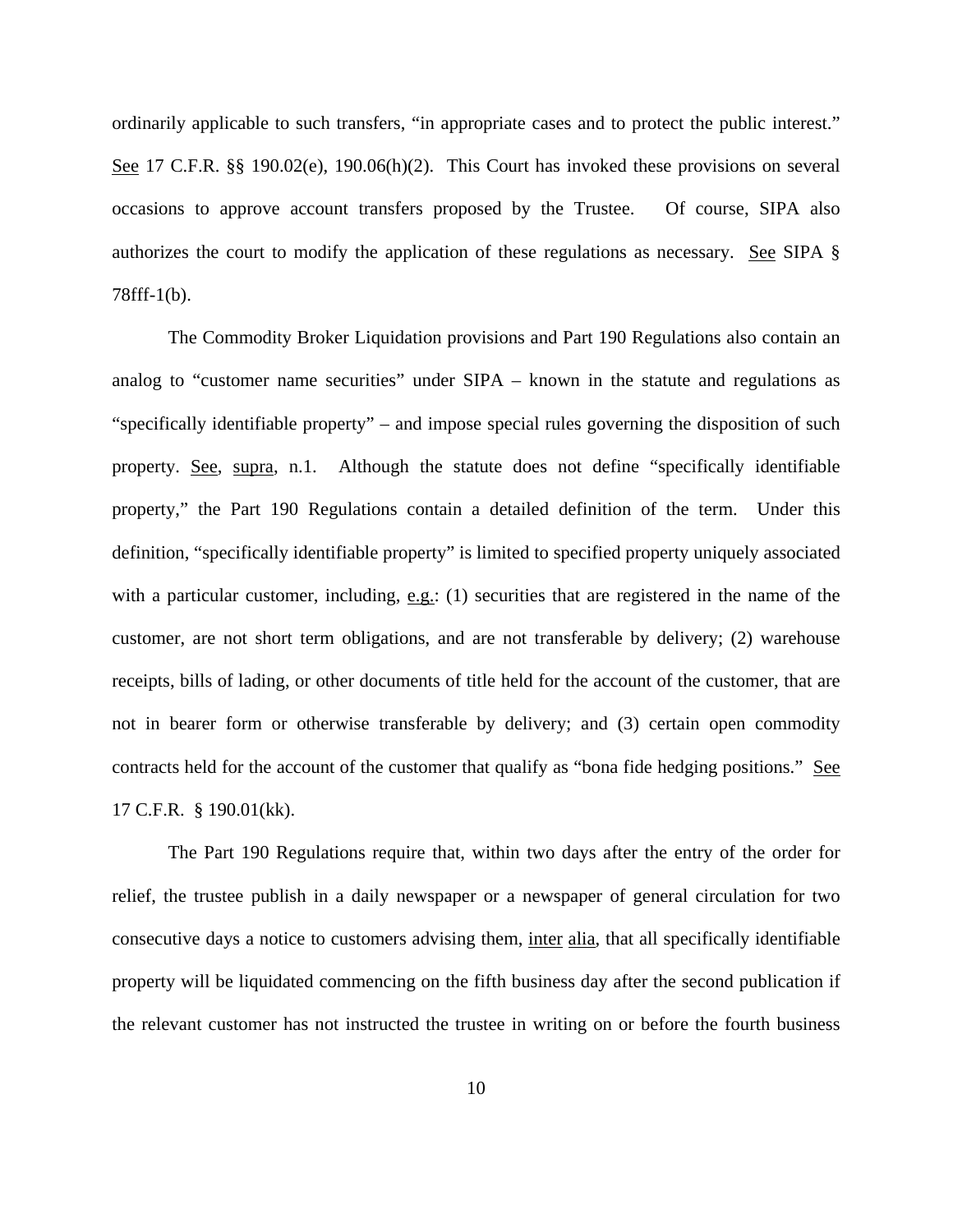day (fifth business for open commodity contracts) to return the property pursuant to Section  $190.08(d)(1)$  or, in the case of open commodity contracts, to transfer such contracts in accordance with the applicable regulations. See 17 C.F.R. § 190.02(b). See also 11 U.S.C. § 765(a).

The rules governing the transfer of specifically identifiable property essentially establish a "buy back" procedure, under which the customer tenders the value of the property to the trustee in cash and, in exchange, receives return of the property. See 17 C.F.R. § 190.08(d). Thus, for example, the return of specifically identifiable property margining an open commodity contract is conditioned upon the deposit by the customer with the trustee of cash in an amount equal to the greater of the full fair market value of the property on the return date or the balance due on the return date of any loan by the debtor to the customer for which the property serves as security. See id. at  $\S$  190.08(d)(1). As discussed below, this transaction has no effect on the customer's "net equity" because, in general, the customer has merely exchanged cash for property of equal value.

#### **C. General Estate**

In general, SIPA governs the disposition of property allocable to the general estate of the Debtor. Under Section 78fff(e) of SIPA, the general estate is used to pay for all expenses associated with estate administration, and estate property is otherwise subject to distribution in accordance with the priorities established in Bankruptcy Code Section 726. See SIPA § 78fff(e). If the estate is insufficient to pay for such expenses, SIPC advances funds necessary to pay for expenses allocable to the administration of the general estate and the Fund of Customer Property. See SIPA § 78fff-3(b). Moreover, under some circumstances, property allocable to the general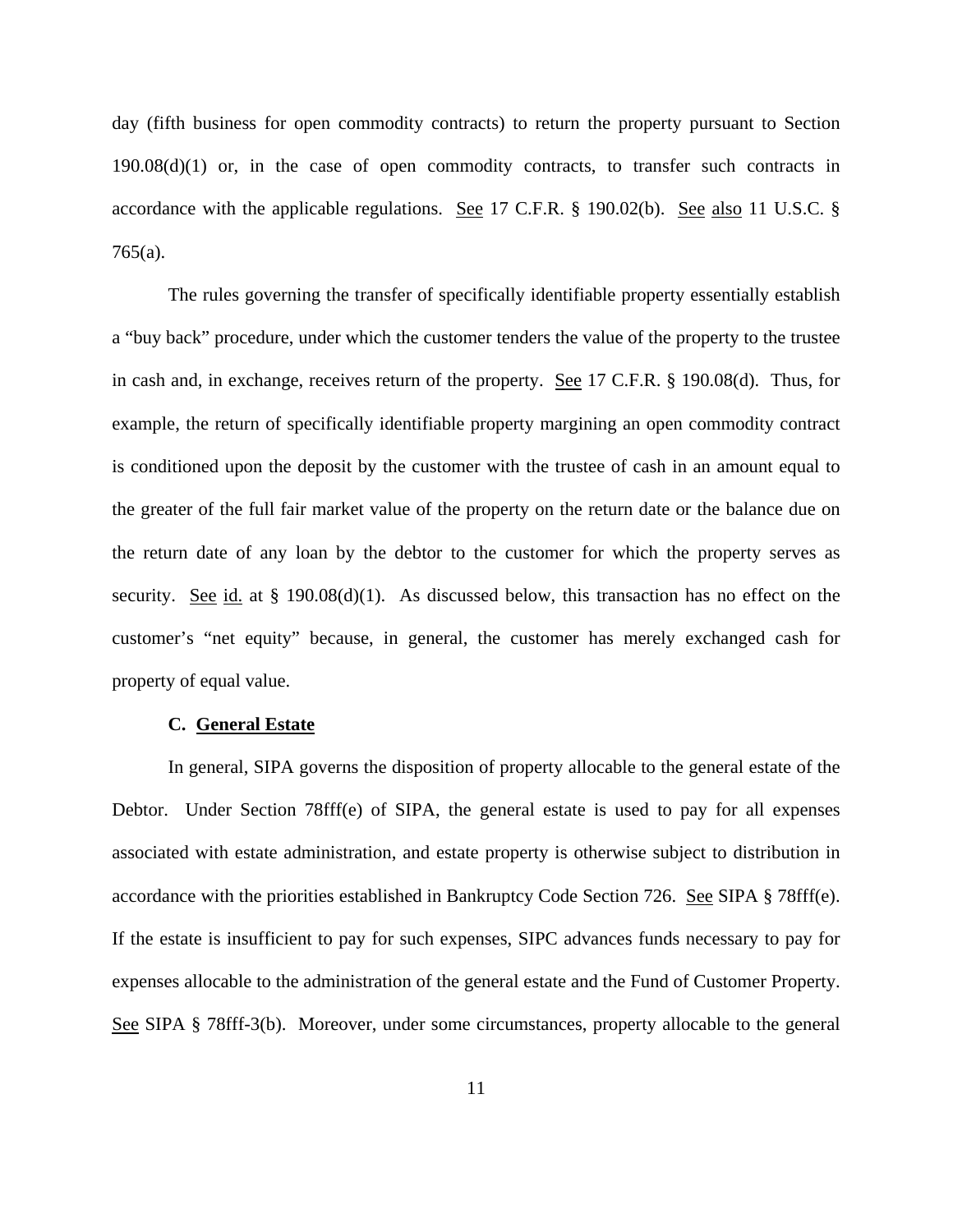estate may be reallocated to the Customer Property or Commodities Funds. See, e.g., SIPA § 78*lll*(4)(E) (defining "customer property" to include "[a]ny other property of the debtor which, upon compliance with applicable laws, rules, and regulations, would have been set aside or held for the benefit of customers..."); Ferris, Baker Watts, Inc. v. Stephenson (In re MJK Clearing, Inc.), 286 B.R. 109, 129-33 (Bankr. D. Minn. 2002), aff'd, 2003 WL 1824937 (D. Minn. April 7, 2003), aff'd, 371 F.3d 397 (8th Cir. 2004) (reallocating general estate property to fund of customer property pursuant to SIPA Section 78*lll*(4)(E) to the extent necessary to make up shortfall in customer property); 17 C.F.R. § 190.08(a)(1)(ii)(J) (providing for the reallocation of general estate property to "customer property" subject to allocation and distribution to commodities customer to the extent necessary to make up a shortfall therein). But see In re Griffin Trading Co., 245 B.R. 291, 308-19 (Bankr. N.D. Ill. 2000), vacated as mooted sub nom., Inskeep v. MeesPierson N.V. (In re Griffin Trading Co.), 270 B.R. 882 (N.D. Ill. 2001) (holding that Section  $190.08(a)(1)(ii)(J)$  of the Part 190 Regulations "exceeds the CFTC's statutory authority to regulate and must be stricken"); 6 Collier ¶ 761.11 (same).

#### **CLAIMS PROCESS AND STANDARDS**

#### **A. Claims Process**

The Court recently entered an order implementing the claims provisions of SIPA. The order directed the Trustee to publish and mail to customers and other creditors of the Debtor notice of the commencement of the instant liquidation, and to include in the mailing separate claim forms and instructions for commodities and securities customers in substantially the form approved by the Court. The Trustee completed publication and mailing on December 2, 2011 in accordance with the terms of the Court's order.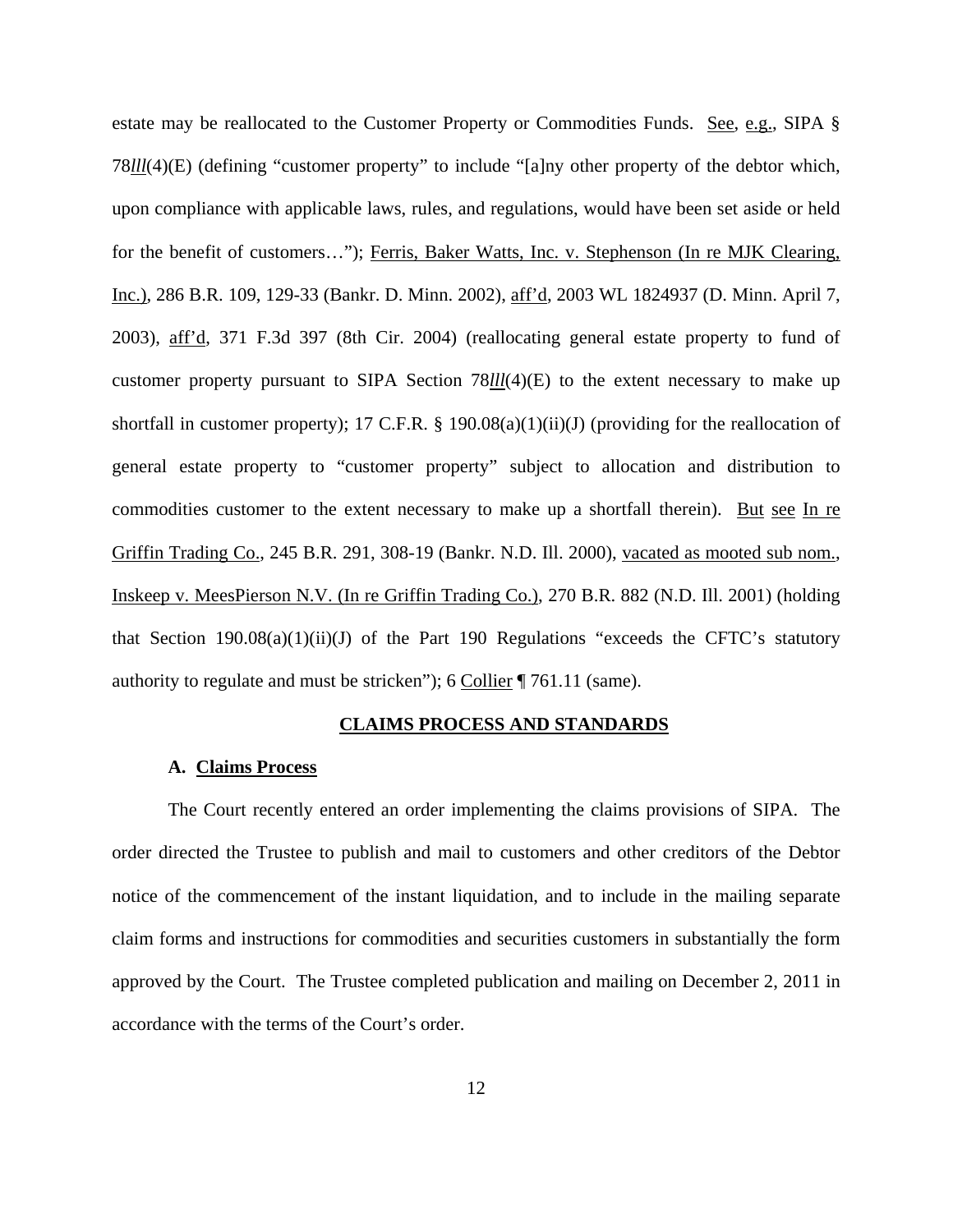Consistent with SIPA, the Court in its procedures order also provided that all claims must be filed with the Trustee, and established filing deadlines. Under the Court's order, commodities claimants must file claims such that those claims are received by the Trustee on or before January 31, 2011, unless that date is extended by the Court for good cause shown. Claims received by the Trustee after that date, but on or before June 2, 2011, may be afforded general creditor status, but not "customer" status under the Commodity Broker Liquidation provisions. With limited exceptions provided in SIPA, no claim received after June 2, 2011 can be allowed in any status. See SIPA  $\S$  78fff-2(a)(3).

Securities claims also must be received by the Trustee by January 31, 2011 in order for claimants to receive maximum protection under SIPA. A claim received by the Trustee after that date, but on or before June 2, 2011, may be eligible for "customer" relief under SIPA, but, under SIPA "need not be paid or satisfied in whole or in part out of customer property, and, to the extent such claim is satisfied from moneys advanced by SIPC, it shall be satisfied in cash or securities (or both) as the trustee determines is most economical to the estate." See SIPA § 78fff-2(a)(3).

Once a claim is received, the Trustee determines the claim and issues to the claimant a claim determination. To the extent that the claimant disagrees with the Trustee's determination, the claimant must then file with the Court and serve upon counsel for the Trustee a written objection to the determination. If the claimant fails to file an objection within thirty days of the mailing of the Trustee's determination, or fails to attend a scheduled hearing, the Trustee's determination is final. Within 120 days after the filing of an objection, the Trustee must use his best efforts to set a status conference regarding the contested claim. Upon the filing of a motion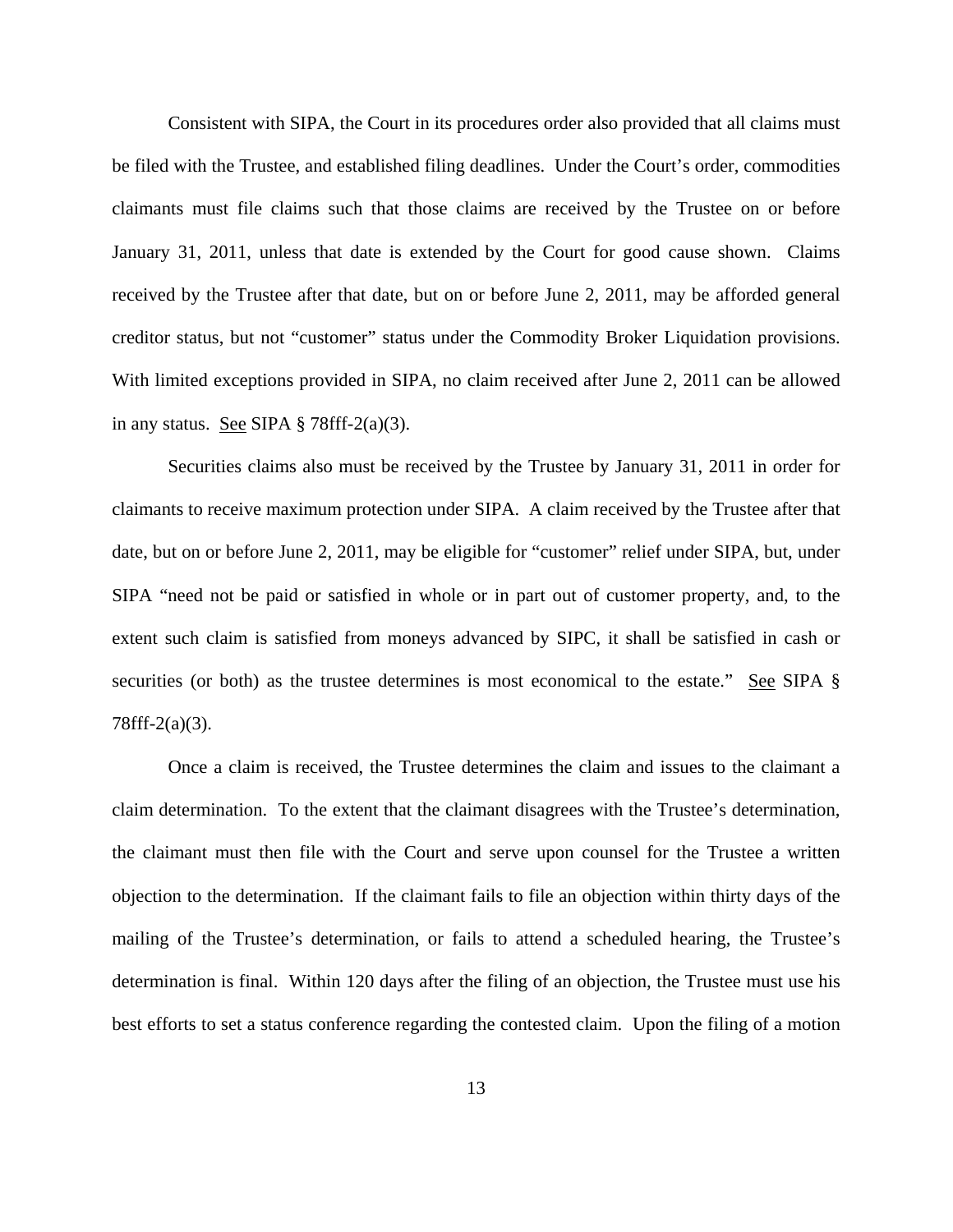by the Trustee to uphold his determination or, if the Trustee fails to timely move for a status conference or to uphold his determination, upon the claimant's motion, the claimant will be afforded the opportunity to have his or her objection to the Trustee's determination heard by the Court as a contested matter under Rule 9014 of the Federal Rules of Bankruptcy Procedure.

The above claims process applies only to "customer" claims. General creditor claims are evaluated by the Trustee only if there is a general estate available for distribution. See 11 U.S.C. §704(a)(5) (trustee examines proofs of claim "if a purpose would be served.")

#### **B. "Customer" Status – Securities Investors**

In order to qualify for the special relief available under SIPA, a securities investor must qualify as a "customer" within the meaning of the statute. Under SIPA, the extent of the relief available to a "customer" is limited to his "net equity." See SIPA  $\S$  78fff-2(c)(1) (customers "share ratably in such customer property on the basis and to the extent of their respective net equities"); SIPA § 78fff-3(a) (authorizing SIPC to make advances "for prompt payment and satisfaction of net equity claims of customers of the debtor"). A customer's "net equity" generally consists of the cash and the value of the securities owed by the broker to the customer on the "filing date" - generally the date on which SIPC files an application for a protective decree placing a SIPC-member broker-dealer in liquidation under SIPA - less any indebtedness of the customer to the broker. *See* SIPA § 78*lll*(11). Accordingly, where the amount of a claimant's aggregate debts to a debtor broker-dealer exceed the aggregate "filing date" value of the cash and securities owed to the claimant by the debtor, the claimant has no "net equity" and is ineligible for relief as a "customer" under SIPA.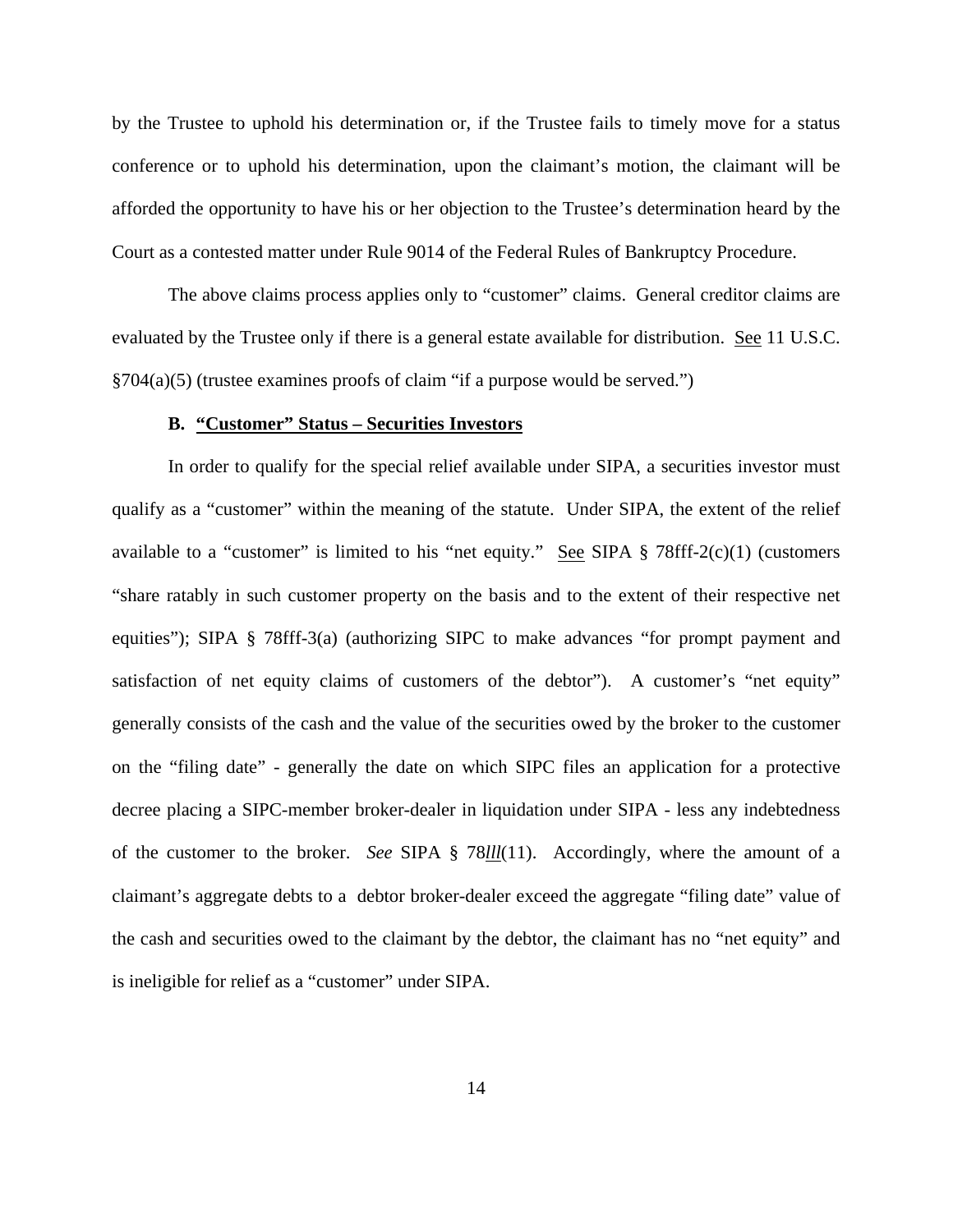In affording preferred status to "customers," Congress intended to protect securities investors against losses stemming from the failure of an insolvent or otherwise failed securities brokerage to properly perform its custodial function. See SIPC v. Exec. Secs. Corp., 556 F.2d 98, 99 (2d Cir. 1977); SIPC v. Morgan Kennedy, 533 F.2d 1314, 1317 (2d Cir.), cert. den. sub nom., Trustees of the Reading Body Works, Inc. v. SIPC, 426 U. S. 936 (1976); SEC v. F.O. Baroff Co., 497 F.2d 280, 282-83 (2d Cir. 1974). Accordingly, "customer" status under SIPA is not a shorthand designation for anyone who deals with a broker-dealer, but rather is limited to those who entrust cash or property to a broker-dealer for the purpose of engaging in securities investing and trading. See, e.g., Morgan Kennedy, 533 F.2d at 1316. Accordingly, "customer" relief is not available to claimants asserting claims based upon fraud, fraudulent inducement, misrepresentation, non-disclosure, or other similar acts or omissions by the debtor or its principals. See In re Stratton Oakmont, Inc., 239 B.R. 698, 701 (S.D.N.Y. 1999) ("SIPA does not protect against all cases of alleged dishonesty or fraud"), aff'd, 210 F.3d 420 (2d Cir. 2000); SEC v. S.J. Salmon & Co., 375 F. Supp. 867, 870-71 (S.D.N.Y. 1974); In re Adler Coleman Clearing Corp., 198 B.R. 70, 75 (Bankr. S.D.N.Y. 1996); In re Bell & Beckwith, 124 B.R. 35 (Bankr. N.D. Ohio 1990); In re Government Securities Corp., 90 B.R. 539, 540 (Bankr. S.D. Fla. 1988); In re MV Securities, Inc., 48 B.R. 156, 160 (Bankr. S.D.N.Y. 1985).

To qualify as a "customer," the obligations of the debtor broker-dealer to a claimant, as a "customer," must be ascertainable from the debtor's books and records, or the claimant must establish the nature and extent of those obligations "to the satisfaction of the trustee." See SIPA § 78fff-2(b); In re Brentwood Sec., Inc., 925 F.2d 325, 328 (9<sup>th</sup> Cir. 1991); SIPC v. I.E.S. Mgmt. Group, Inc., 612 F. Supp. 1172, 1177 (D.N.J. 1985), aff'd without opinion, 791 F.2d 921 (3d Cir.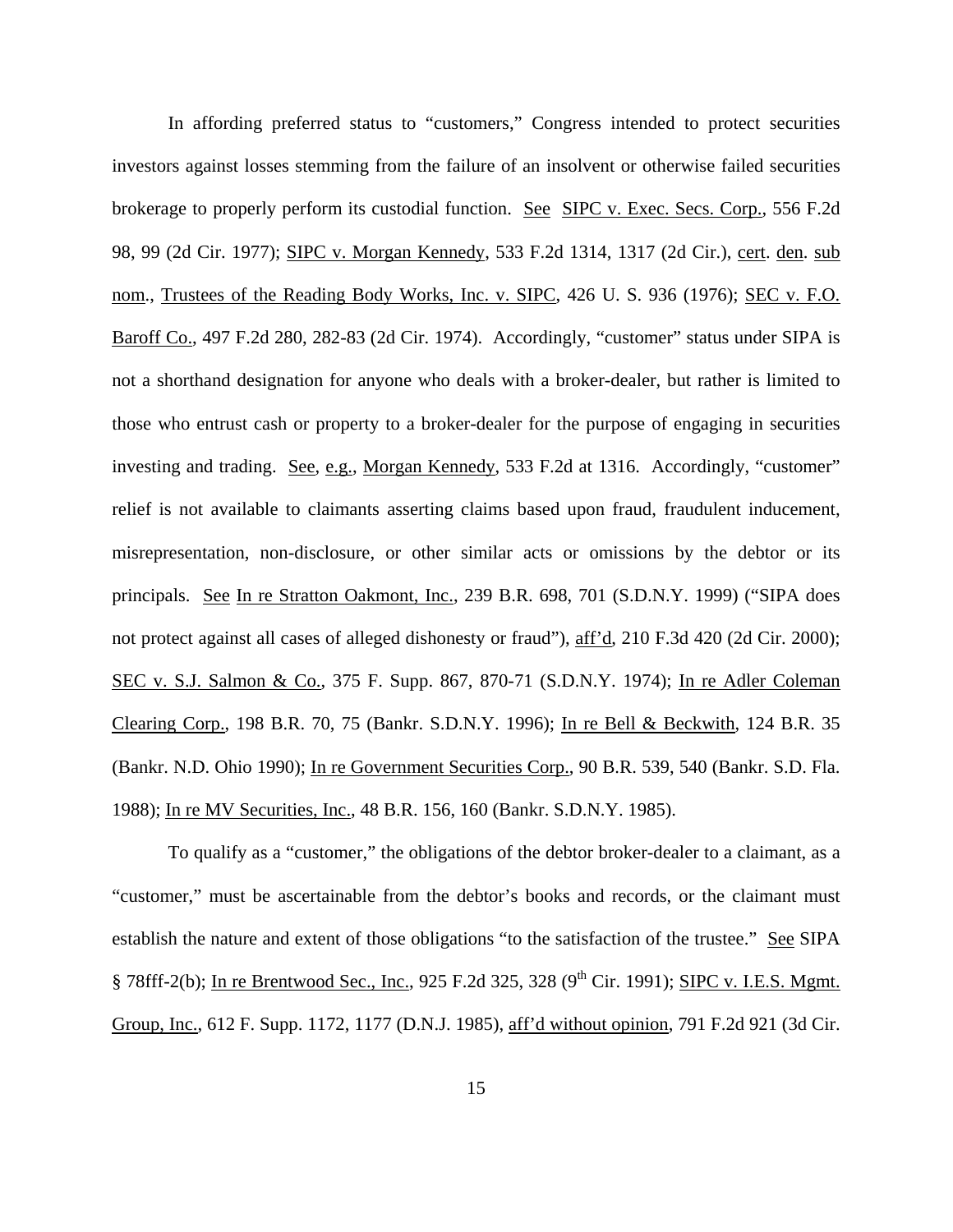1986); SIPC v. Stratton Oakmont, 229 B.R. 273, 278 (Bankr. S.D.N.Y.), aff'd sub nom., Arford v. Miller, 239 B.R. 698 (S.D.N.Y. 1999), aff'd, 210 F.3d 420 (2d Cir. 2000); In re Adler Coleman Clearing Corp., 204 B.R. 111, 115 (Bankr. S.D.N.Y. 1997). A claimant bears the burden of showing that he is a customer separately with respect to every cash balance, security, and/or transaction as to which the claimant asserts "customer" status. Baroff, 497 F.2d at 282 n. 2; Stratton Oakmont, 229 B.R. at 277; Adler, Coleman, 204 B.R. at 115. This narrowness is necessary to ensure that the relief available to genuine "customers" is as complete as possible, within the limits imposed by SIPA. See, e.g., SEC v. Albert & Maguire Sec. Co., 560 F.2d 569 (3d Cir. 1977). In this regard, because "customer property" is distributed to "customers" on a pro rata basis, every claimant accorded "customer" status dilutes the recovery available to other "customers." See id.; In re Adler Coleman Clearing Corp., 277 B.R. 520, 558 (Bankr. S.D.N.Y. 2002).

#### **C. "Customer" Status - Commodities Investors**

As under SIPA, "customer" status under the Commodity Broker Liquidation provisions is a prerequisite to the right to share in the "customer property" subject to allocation and distribution to commodities customers. See 11 U.S.C. §§ 761(9), 766(h). Although those provisions contain a single definition of the term "customer," the prerequisites to "customer" differ depending upon whether the debtor was acting with respect to the claimant seeking such status as an FCM, a foreign FCM, a leverage transaction merchant, a clearing organization, or as a commodity options dealer. See 11 U.S.C. § 761(9). Despite these differences, the prerequisites applicable to all of these statuses except that of clearing organization share certain commonalities. See id.; 6 Collier | 761.10[1]. For example, each group of prerequisites consists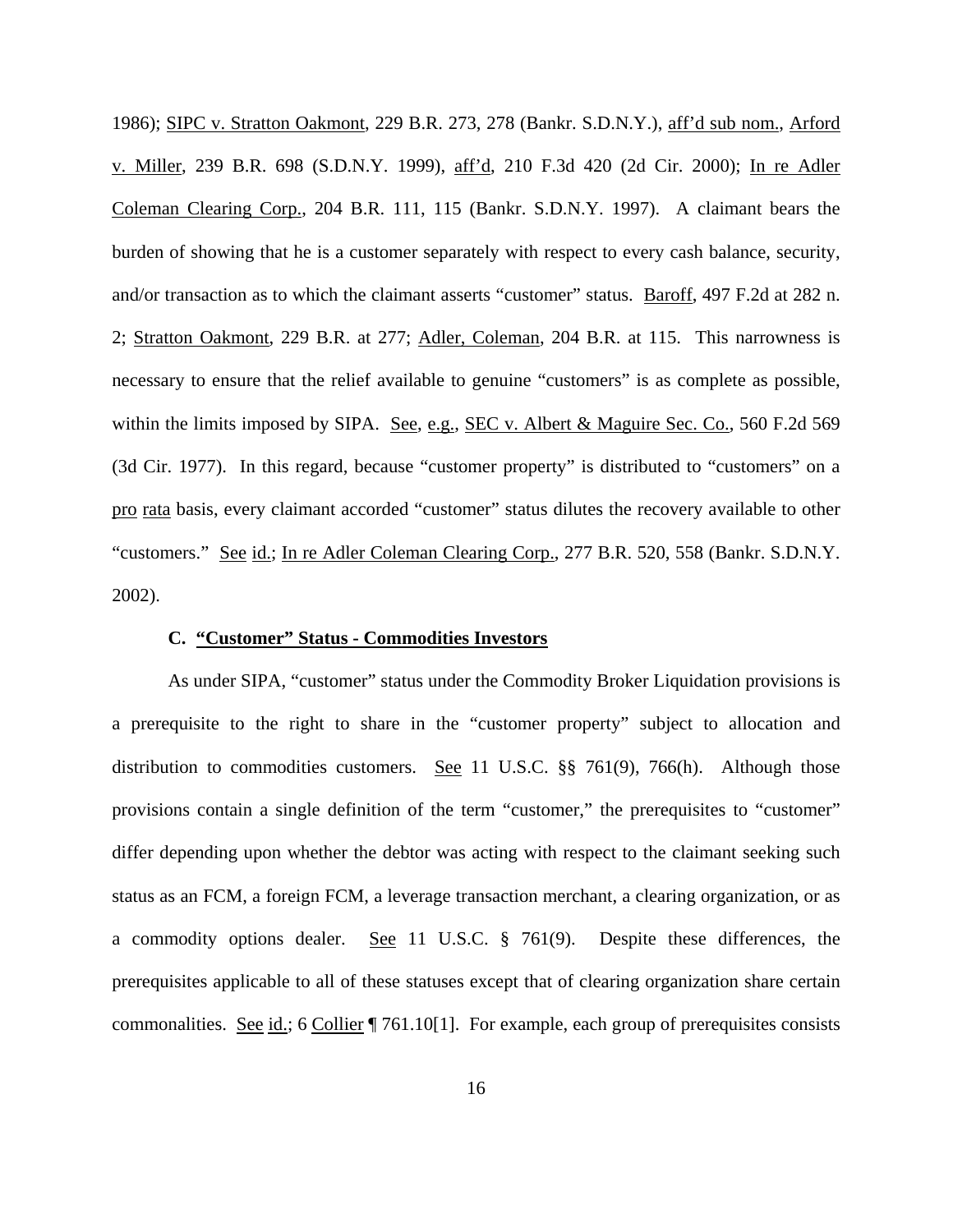of two subparts, satisfaction of either of which will confer customer status. See 11 U.S.C. § 761(9)(A), (B), (C), and (E); 6 Collier  $\P$  761.10[1]. To satisfy the first subpart, the claimant must have had an account at the debtor and a claim against the debtor on account of a commodity contract "made, received, acquired, or held" by the debtor in the ordinary course of its business in the capacity with respect to which customer status is sought (e.g., as an FCM) from or for the claimant's account. See 11 U.S.C. § 761(9)(A)(i), (B)(i), (C)(i), and (E)(i); 6 Collier 761.10[1]. To satisfy the second part, the claimant must hold a claim against the debtor arising out of: (1) the making, liquidation, or change in value of a commodity contract of the kind described in the first subpart; (2) a deposit of cash, securities, or other property with the debtor for the purpose of making or margining such a contract; or (3) the making or taking of delivery on such a contract. See 11 U.S.C. § 761(9)(A(ii), (B)(ii), (C)(ii), and (E)(ii); 6 Collier 761.10[1].

Like SIPA, the Commodity Broker Liquidation provisions and the Part 190 Regulations measure a customer's eligibility for relief in terms of the customer's "net equity." The amount of a customer's "allowed net equity" represents the customer's ratable share of customer property, that is, the amount of "customer property" allocable to the debtor's commodities customers that is distributable to a particular customer. See 11 U.S.C. § 766(h); 17 C.F.R. §§ 190.06(e)(2), 190.08(d). A customer's "allowed net equity" is "its pro rata share of customer property, taking into account its claims in each account class against the debtor and the aggregate value of customer property in each account class." 6 Collier ¶ 761.18[2][a].

The computation of a customer's "allowed net equity" consists of three steps. First, the customer's "net equity" is calculated with respect to each account class described in the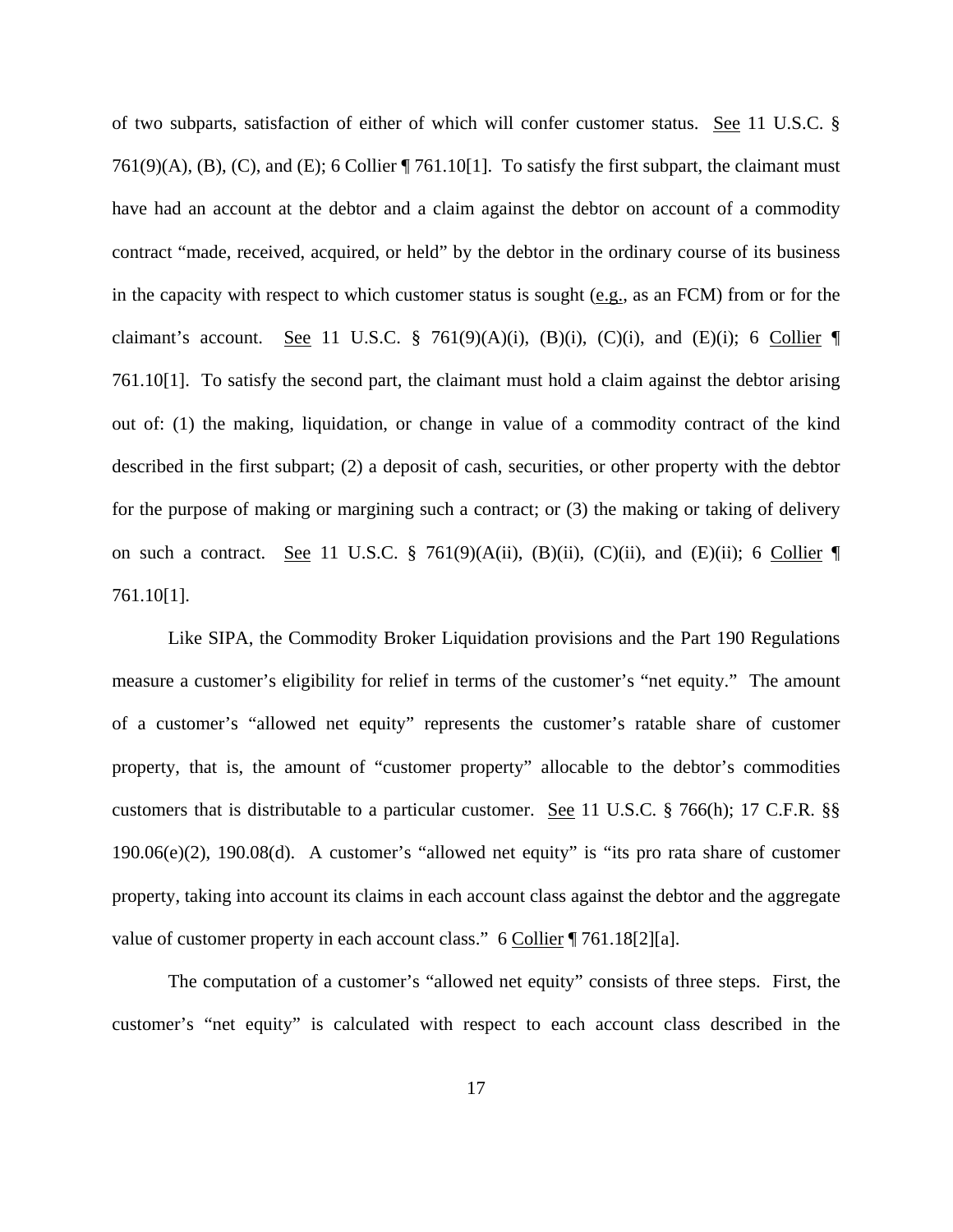preceding section in accordance with a formula specified in the Part 190 Regulations. See 17 C.F.R. § 190.07(b). That formula is used to compute, for each account class, "the total claim of a customer against the estate of the debtor based on the commodity contracts held by the debtor for or on behalf of such customer less any indebtedness of the customer to the debtor." Id. Second, with respect to each account class, the customer's "net equity" is then used to compute the customer's "funded balance" – the customer's ratable share of the customer property allocable to that account class. 17 C.F.R. § 190.07(c). A customer's funded balances are calculated as of the "primary liquidation date," that is, the "first business day immediately following the day on which all commodity contracts have been liquidated or transferred which are not being held open for later transfer in accordance with § 190.03." 17 C.F.R. § 190.01(ff).